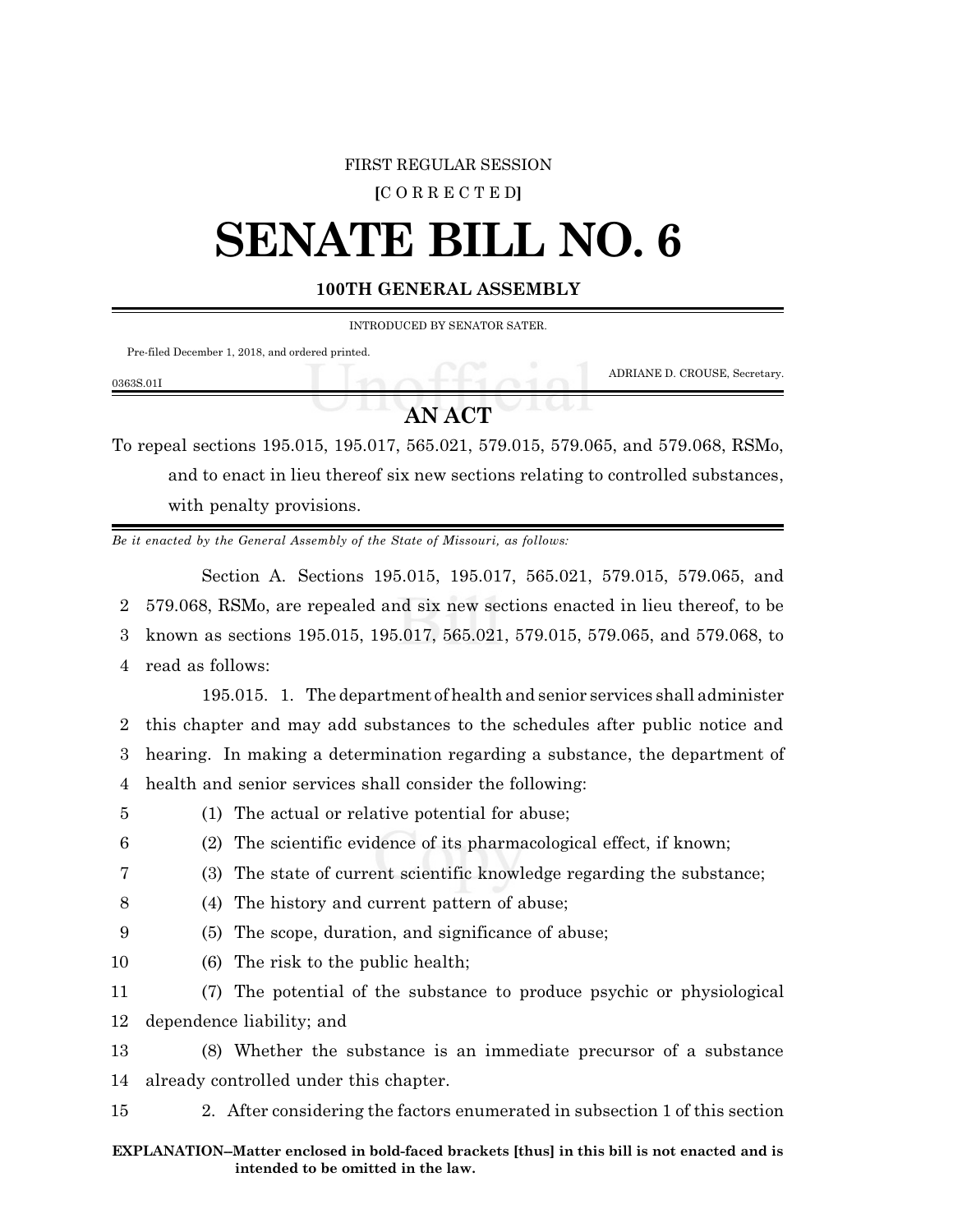the department of health and senior services shall make findings with respect thereto and issue a rule controlling the substance if it finds the substance has a potential for abuse.

 3. If the department of health and senior services designates a substance as an immediate precursor, substances which are precursors of the controlled precursor shall not be subject to control solely because they are precursors of the controlled precursor.

 4. If any substance is designated, rescheduled, or deleted as a controlled substance under federal law and notice thereof is given to the department of health and senior services, the department of health and senior services shall similarly control the substance under this chapter **[**after the expiration of**] and shall submit emergency rules to the secretary of state under section 536.025 within** thirty days **[**from**] of** publication in the federal register of a final order designating a substance as a controlled substance or rescheduling or deleting a substance, unless within that thirty-day period, the department of health and senior services objects to inclusion, rescheduling, or deletion. In that case, the department of health and senior services shall publish the reasons for objection and afford all interested parties an opportunity to be heard. At the conclusion of the hearing, the department of health and senior services shall publish its decision, which shall be final unless altered by statute. Upon publication of objection to inclusion, rescheduling or deletion under this chapter by the department of health and senior services, control under this chapter is stayed as to the substance in question until the department of health and senior services publishes its decision. **If the department promulgates emergency rules under this subsection, such rules may, notwithstanding the provisions of subsection 7 of section 536.025, remain in effect until the general assembly concludes its next regular session following the imposition of any such rules.**

 5. The department of health and senior services shall exclude any nonnarcotic substance from a schedule if such substance may, under the federal Food, Drug, and Cosmetic Act and the law of this state, be lawfully sold over the counter without a prescription.

 6. The department of health and senior services shall prepare a list of all drugs falling within the purview of controlled substances. Upon preparation, a copy of the list shall be filed in the office of the secretary of state.

195.017. 1. The department of health and senior services shall place a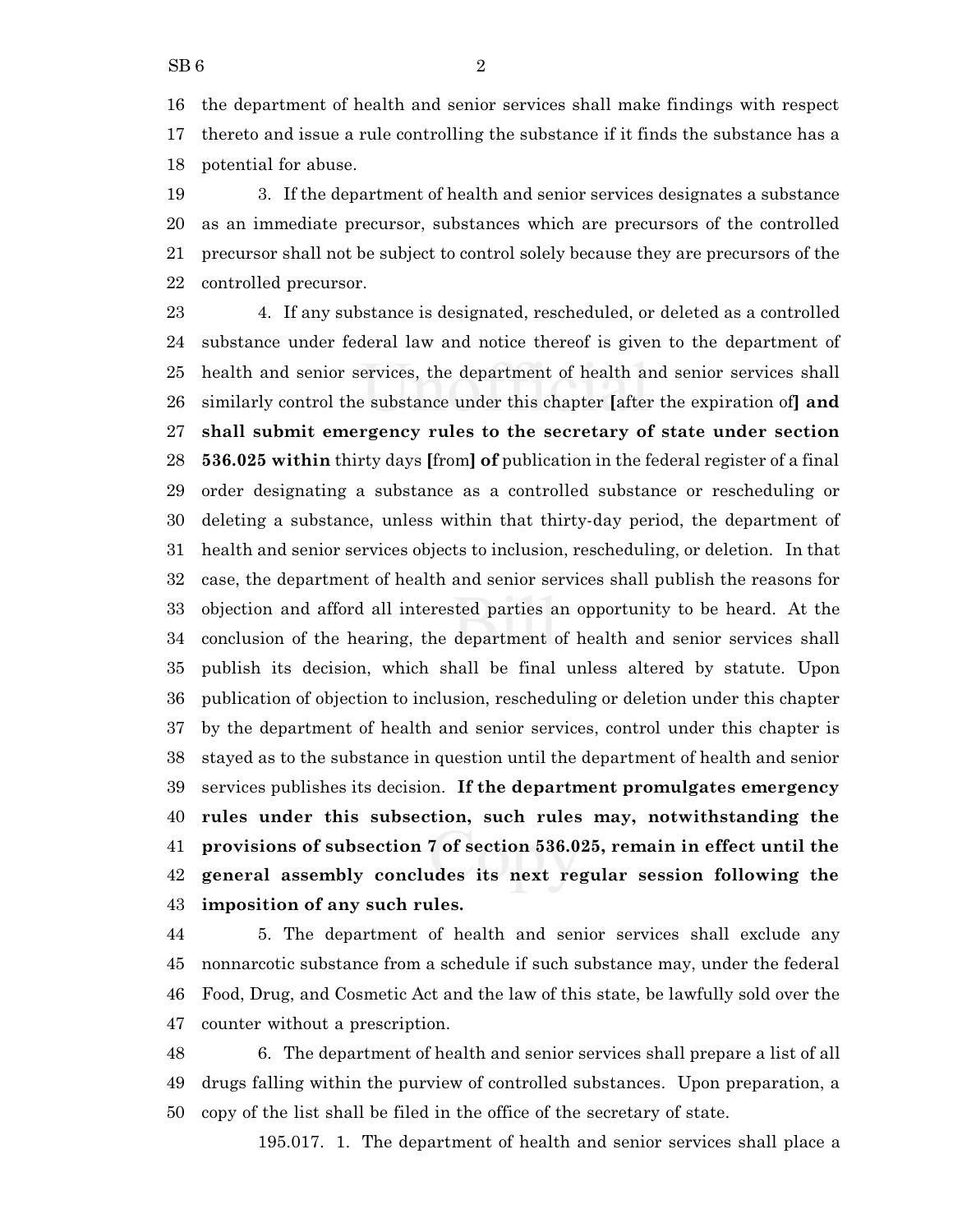| $\overline{2}$ | substance in Schedule I if it finds that the substance:                          |
|----------------|----------------------------------------------------------------------------------|
| 3              | (1) Has high potential for abuse; and                                            |
| 4              | (2) Has no accepted medical use in treatment in the United States or             |
| 5              | lacks accepted safety for use in treatment under medical supervision.            |
| 6              | 2. Schedule I:                                                                   |
| 7              | (1) The controlled substances listed in this subsection are included in          |
| 8              | Schedule I;                                                                      |
| 9              | (2) Any of the following opiates, including their isomers, esters, ethers,       |
| 10             | salts, and salts of isomers, esters, and ethers, unless specifically excepted,   |
| 11             | whenever the existence of these isomers, esters, ethers and salts is possible    |
| 12             | within the specific chemical designation:                                        |
| 13             | (a) Acetyl-alpha-methylfentanyl (N-(1-(1-methyl-2-phenethyl)-4-piperidinyl)-     |
| 14             | N-phenylacetamide);                                                              |
| 15             | (b) Acetylmethadol;                                                              |
| 16             | (c) Acetyl fentanyl (N-(1-phenethylpiperidin-4-yl)-N-phenylacetamide);           |
| 17             | (d) AH-7921(3,4-dichloro-N-[(1-dimethylamino) cyclohexylmethyl]                  |
| 18             | benzamide);                                                                      |
| 19             | (e) Allylprodine;                                                                |
| 20             | [(d)] (f) Alphacetylmethadol (except levoalphacetylmethadol, also                |
| 21             | known as levo-alpha-acetylmethadol levothadyl acetate or LAAM);                  |
| 22             | $[$ (e)] $(g)$ Alphameprodine;                                                   |
| 23             | $[(f)]$ (h) Alphamethadol;                                                       |
| 24             | [(g)] (i) Alpha-methylfentanyl (N-1-(alphamethyl-beta-phenyl) ethyl-4-           |
| 25             | piperidyl) propionanilide; 1-(1-methyl-2-phenylethyl)-4 ((N-propanilido)         |
| 26             | piperidine);                                                                     |
| 27             | [(h)] (j) Alpha-methylthiofentanyl (N-(1-methyl-2-(2-thienyl) ethyl-4-           |
| 28             | piperidinyl)-N-phenylpropanamide);                                               |
| 29             | $(i)$ (k) Benzethidine;                                                          |
| 30             | [(j)] (l) Betacetylmethadol;                                                     |
| 31             | $[(k)]$ (m) Beta-hydroxyfentanyl (N- $(1-(2-hydroxy-2-phenethyl)-4-piperidinyl)$ |
| 32             | -N-phenylpropanamide);                                                           |
| 33             | $[()]$ (n) Beta-hydroxy-3-methylfentanyl (N- $(1-(2-hydroxy-2-phenethyl)-3-1)$   |
| 34             | methyl-4-piperidinyl)-N-phenylpropanamide);                                      |
| 35             | [(m)] (o) Betameprodine;                                                         |
| 36             | $[(n)]$ (p) Betamethadol;                                                        |
| 37             | [(o)] (q) Betaprodine;                                                           |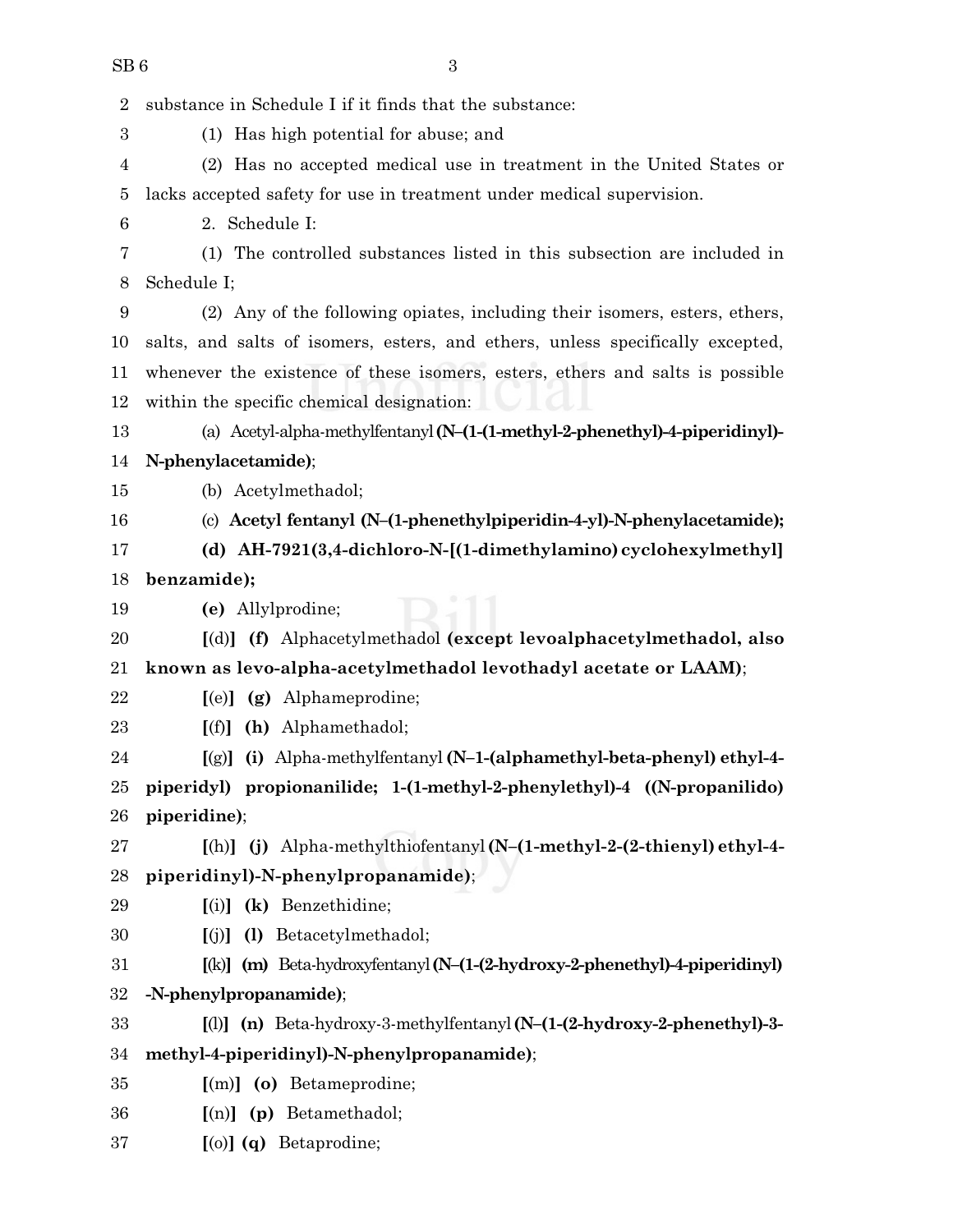| 38 | (r) Clonitazene;<br>[(p)]                                                 |
|----|---------------------------------------------------------------------------|
| 39 | Dextromoramide;<br>(s)<br>[(q)]                                           |
| 40 | (t) Diampromide;<br>[(r)]                                                 |
| 41 | $[(s)]$ (u) Diethylthiambutene;                                           |
| 42 | $[(t)]$ (v) Difenoxin;                                                    |
| 43 | (w) Dimenoxadol;<br>$\lceil$ (u)]                                         |
| 44 | Dimepheptanol;<br>(x)<br>[(v)]                                            |
| 45 | (y) Dimethylthiambutene;<br>$\lceil (w) \rceil$                           |
| 46 | $[(x)]$ (z) Dioxaphetyl butyrate;                                         |
| 47 | [(y)] (aa) Dipipanone;                                                    |
| 48 | $[(z)]$ (bb) Ethylmethylthiambutene;                                      |
| 49 | [(aa)] (cc) Etonitazene;                                                  |
| 50 | [(bb)] (dd) Etoxeridine;                                                  |
| 51 | [(cc)] (ee) Furethidine;                                                  |
| 52 | [(dd)] (ff) Hydroxypethidine;                                             |
| 53 | $[ (ee) ]$ $(gg)$ Ketobemidone;                                           |
| 54 | (hh) Levomoramide;<br>[(ff)]                                              |
| 55 | [(gg)] (ii) Levophenacylmorphan;                                          |
| 56 | $[(hh)]$ (j) 3-Methylfentanyl $(N-(3-methyl-1-(2-phenylethy))-4-$         |
| 57 | piperidyl)-N-phenylproanamide), its optical and geometric isomers,        |
| 58 | salts, and salts of isomers;                                              |
| 59 | $[(ii)]$ (kk) 3-Methylthiofentanyl (N- $((3-methyl-1-(2-thieny))ethyl-4-$ |
| 60 | piperidinyl)-N-phenylpropanamide);                                        |
| 61 | $[(jj)]$ $(11)$ Morpheridine;                                             |
| 62 | $[(kk)]$ (mm) MPPP (1-methyl-4-phenyl-4-propionoxypiperidine);            |
| 63 | (nn) MT-45(1-cyclohexyl-4-(1,2-diphenylethyl) piperazine);                |
| 64 | [(ll)] (oo) Noracymethadol;                                               |
| 65 | $[(mm)]$ (pp) Norlevorphanol;                                             |
| 66 | [(nn)] (qq) Normethadone;                                                 |
| 67 | $[ (oo) ]$ $(rr)$ Norpipanone;                                            |
| 68 | $[(pp)]$ (ss) Para-fluorofentanyl (N- $(4$ -fluorophenyl)-N- $(1-(2-$     |
| 69 | phenethyl)-4-piperidinyl) propanamide;                                    |
| 70 | $[(qq)]$ (tt) PEPAP(1-(2-phenethyl)-4-phenyl-4-acetoxypiperidine);        |
| 71 | (uu) Phenadoxone;<br>$[$ (rr) $]$                                         |
| 72 | [(ss)] (vv) Phenampromide;                                                |
| 73 | $[$ (tt)] $($ ww) Phenomorphan;                                           |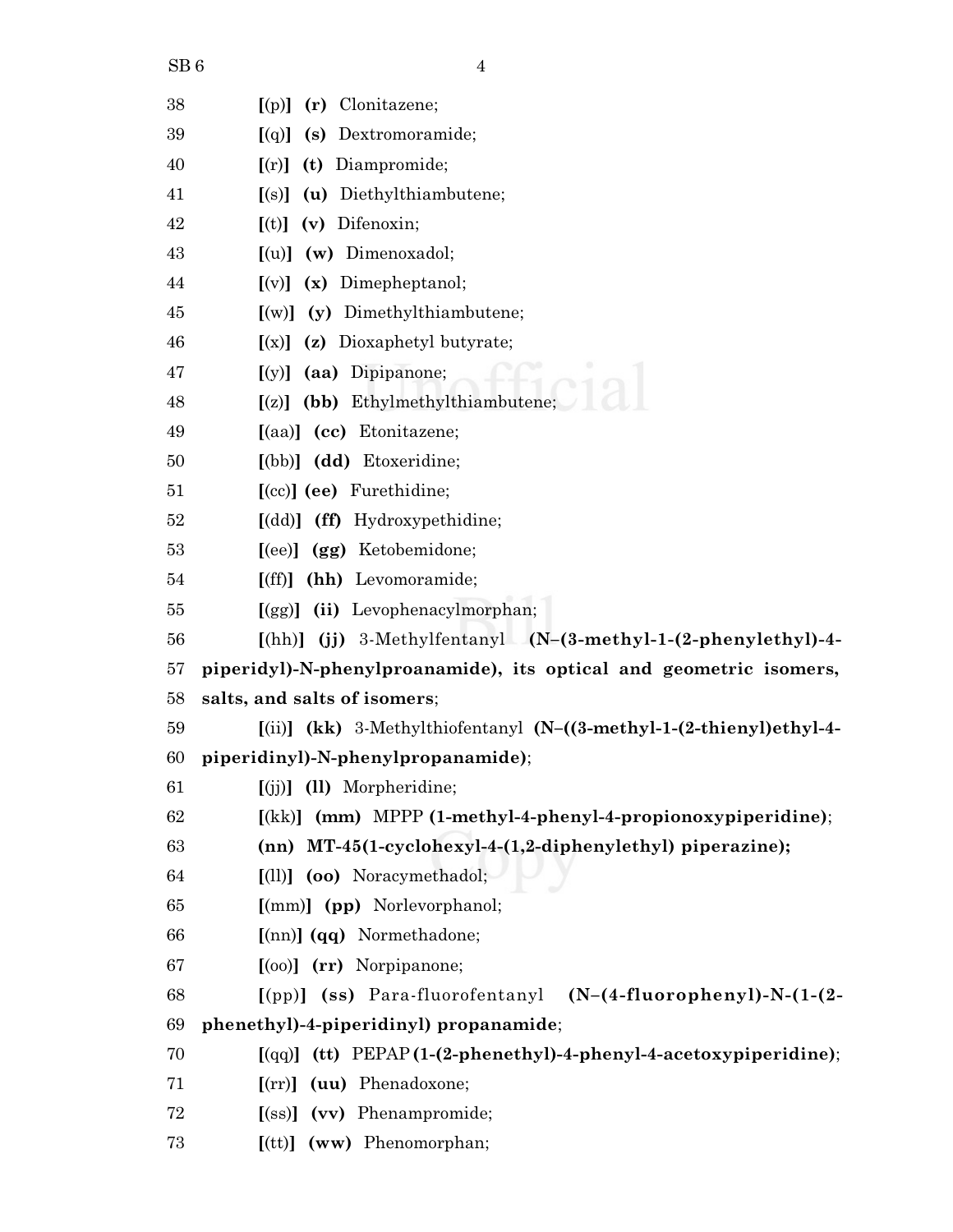| SB6 |  |
|-----|--|
|     |  |

|   | I<br>I            |  |
|---|-------------------|--|
| ٠ |                   |  |
|   | I<br>I<br>I<br>۰. |  |

| 74  | $\lceil$ (uu) $\rceil$ (xx) Phenoperidine;                                                 |
|-----|--------------------------------------------------------------------------------------------|
| 75  | (yy) Piritramide;<br>[(vv)]                                                                |
| 76  | $[(\text{ww})]$ (zz) Proheptazine;                                                         |
| 77  | (aaa) Properidine;<br>[(xx)]                                                               |
| 78  | (bbb) Propiram;<br>[(yy)]                                                                  |
| 79  | $[(zz)]$ (ccc) Racemoramide;                                                               |
| 80  | (ddd) Thiofentanyl<br>$(N$ -phenyl-N- $(1-(2-thieny))$ ethyl-4-<br>$\lbrack (aaa) \rbrack$ |
| 81  | piperidinyl)-propanamide;                                                                  |
| 82  | [(bbb)] (eee) Tilidine;                                                                    |
| 83  | [(ccc)] (fff) Trimeperidine;                                                               |
| 84  | (3) Any of the following opium derivatives, their salts, isomers and salts                 |
| 85  | of isomers unless specifically excepted, whenever the existence of these salts,            |
| 86  | isomers and salts of isomers is possible within the specific chemical designation:         |
| 87  | (a) Acetorphine;                                                                           |
| 88  | Acetyldihydrocodeine;<br>(b)                                                               |
| 89  | Benzylmorphine;<br>(c)                                                                     |
| 90  | Codeine methylbromide;<br>(d)                                                              |
| 91  | Codeine-N-Oxide;<br>(e)                                                                    |
| 92  | Cyprenorphine;<br>(f)                                                                      |
| 93  | Desomorphine;<br>(g)                                                                       |
| 94  | Dihydromorphine;<br>(h)                                                                    |
| 95  | Drotebanol;<br>(i)                                                                         |
| 96  | Etorphine (except hydrochloride salt);<br>(i)                                              |
| 97  | (k) Heroin;                                                                                |
| 98  | Hydromorphinol;<br>(1)                                                                     |
| 99  | Methyldesorphine;<br>(m)                                                                   |
| 100 | Methyldihydromorphine;<br>(n)                                                              |
| 101 | Morphine methylbromide;<br>$\circ$                                                         |
| 102 | Morphine methylsulfonate;<br>(p)                                                           |
| 103 | Morphine-N-Oxide;<br>(q)                                                                   |
| 104 | Myrophine;<br>(r)                                                                          |
| 105 | Nicocodeine;<br>(s)                                                                        |
| 106 | Nicomorphine;<br>(t)                                                                       |
| 107 | Normorphine;<br>(u)                                                                        |
| 108 | Pholcodine;<br>(v)                                                                         |
| 109 | Thebacon;<br>(w)                                                                           |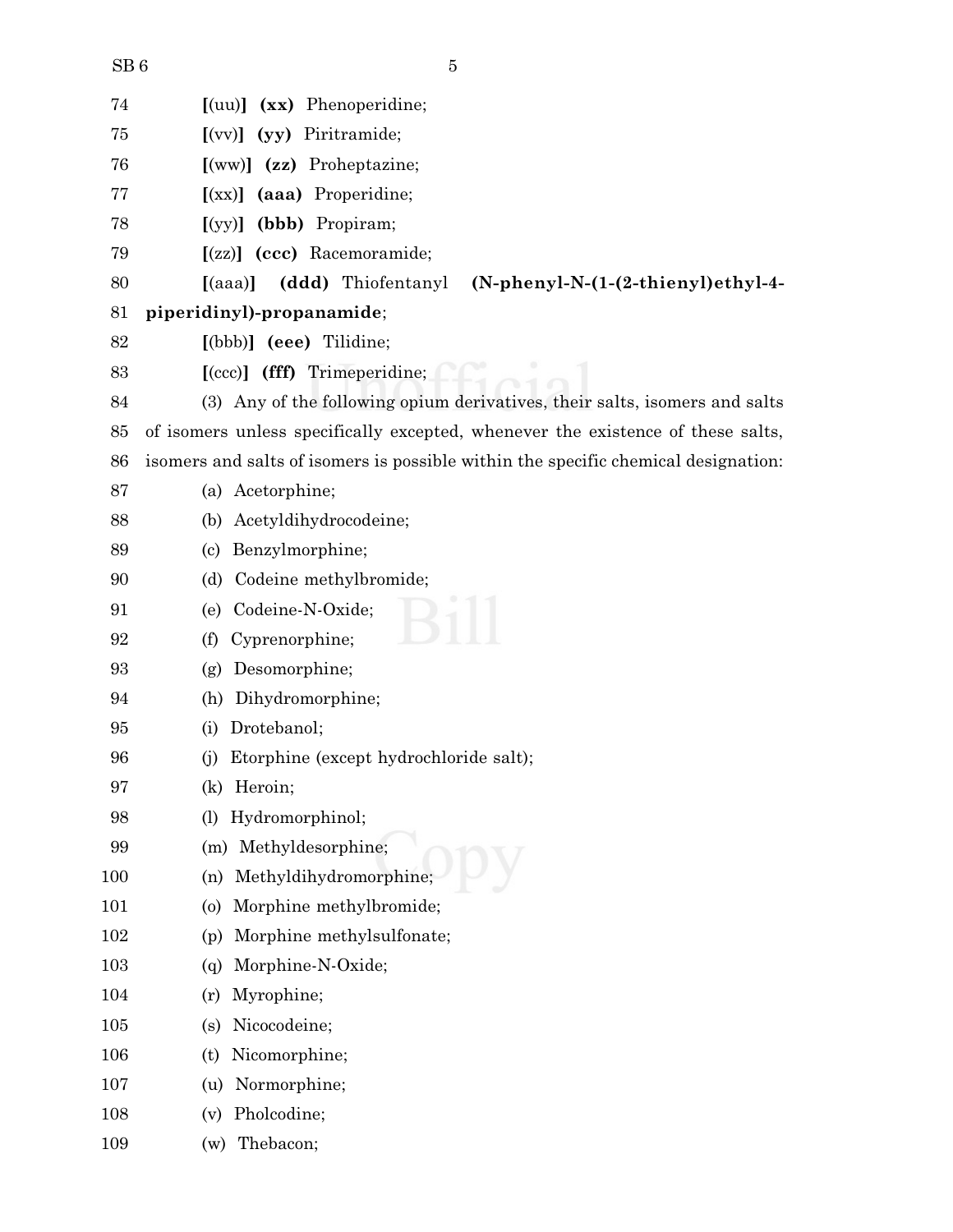(4) **Any of the following opiate similar synthetic substances scheduled by the U.S. Drug Enforcement Administration as substances that share a pharmacological profile similar to fentanyl, morphine, and other synthetic opioids, unless specifically excepted or unless listed in another schedule: A. Butyrylfentanyl(N-(1-phenethylpiperidin-4-yl)-N-phenylbutyramide); B. U–47700 (3,4-Dichloro-N-[2-(dimethylamino) cyclohexyl]-N-methyl benzamide). (5)** Any material, compound, mixture or preparation which contains any quantity of the following hallucinogenic substances, their salts, isomers and salts of isomers, unless specifically excepted, whenever the existence of these salts, isomers, and salts of isomers is possible within the specific chemical designation: (a) **Alpha-ethyltryptamine; (b)** 4-bromo-2, 5-dimethoxyamphetamine; **[**(b) 4-bromo-2, 5-dimethoxyphenethylamine;**]** (c) **4-bromo-2,5-dimethoxyphenethylamine; (d)** 2,5-dimethoxyamphetamine; **[**(d)**] (e)** 2,5-dimethoxy-4-ethylamphetamine; **[**(e)**] (f)** 2,5-dimethoxy-4-(n)-propylthiophenethylamine; **[**(f)**] (g) 2-(2,5-Dimethoxy-4-(n)-propylphenyl) ethanamine; (h) 2-(2,5-Dimethoxy-4-ethylphenyl) ethanamine; (i) 2-(2,5-Dimethoxy-4-methylphenyl) ethanamine; (j) 2-(2,5-Dimethoxy-4-nitro-phenyl) ethanamine; (k) 2-(2,5-Dimethoxyphenyl) ethanamine; (l) 2-(4-Chloro-2,5-dimethoxyphenyl) ethanamine; (m) 2-(4-Ethylthio-2,5-dimethoxyphenyl) ethanamine; (n) 2-(4-Iodo-2,5-dimethoxyphenyl) ethanamine; (o) 2-(4-Isopropylthio)-2,5-dimethoxyphenyl) ethanamine; (p)** 4-methoxyamphetamine; **[**(g)**] (q)** 5-methoxy-3,4-methylenedioxyamphetamine; **[**(h)**] (r)** 4-methyl-2, 5-dimethoxyamphetamine; **[**(i)**] (s)** 3,4-methylenedioxyamphetamine; **[**(j)**] (t)** 3,4-methylenedioxymethamphetamine; **[**(k)**] (u)** 3,4-methylenedioxy-N-ethylamphetamine; **[**(l)**] (v)** N-hydroxy-3, 4-methylenedioxyamphetamine; **[**(m)**] (w)** 3,4,5-trimethoxyamphetamine;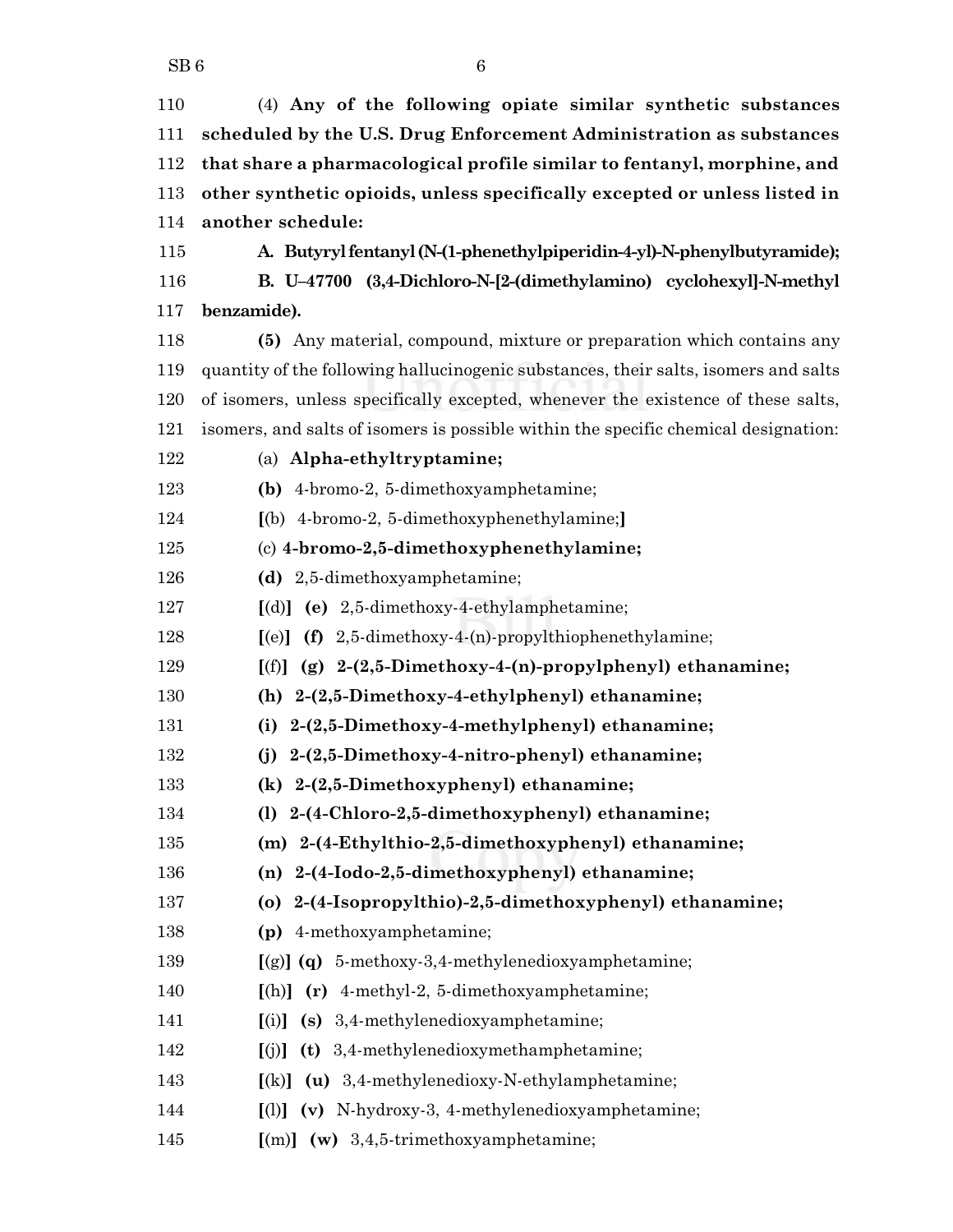| 146 |  |  |  | $\lbrack$ (n)] (x) 5-MeO-DMT or 5-methoxy-N,N-dimethyltryptamine[, its isomers, |  |
|-----|--|--|--|---------------------------------------------------------------------------------|--|
|-----|--|--|--|---------------------------------------------------------------------------------|--|

- salts, and salts of isomers**]**;
- **[**(o) Alpha-ethyltryptamine;
- (p)**] (y)** Alpha-methyltryptamine;
- **[**(q)**] (z)** Bufotenine;
- **[**(r)**] (aa)** Diethyltryptamine;
- **[**(s)**] (bb)** Dimethyltryptamine;
- **[**(t)**] (cc)** 5-methoxy-N,N-diisopropyltryptamine;
- **[**(u)**] (dd)** Ibogaine;
- **[**(v)**] (ee)** Lysergic acid diethylamide;
- **[**(w)**] (ff)** Marijuana or marihuana, except industrial hemp;
- **[**(x)**] (gg)** Mescaline;
- **[**(y)**] (hh)** Parahexyl;

 **[**(z)**] (ii)** Peyote, to include all parts of the plant presently classified botanically as Lophophora **[**Williamsil**] williamsii** Lemaire, whether growing or not; the seeds thereof; any extract from any part of such plant; and every compound, manufacture, salt, derivative, mixture or preparation of the plant, its seed or extracts;

**[**(aa)**] (jj)** N-ethyl-3-piperidyl benzilate;

**[**(bb)**] (kk)** N-methyl-3-piperidyl benzilate;

- **[**(cc)**] (ll)** Psilocybin;
- 

**[**(dd)**] (mm)** Psilocyn;

 **[**(ee)**] (nn)** Tetrahydrocannabinols naturally contained in a plant of the genus Cannabis (cannabis plant), except industrial hemp, as well as synthetic equivalents of the substances contained in the cannabis plant, or in the resinous extractives of such plant, or synthetic substances, derivatives**[**,**]** and their isomers**, or both,** with similar chemical structure and pharmacological activity to those substances contained in the plant, such as the following:

a. 1 cis or trans tetrahydrocannabinol**[**,**]** and their optical isomers;

- b. 6 cis or trans tetrahydrocannabinol**[**,**]** and their optical isomers;
- c. 3,4 cis or trans tetrahydrocannabinol**[**,**]** and their optical isomers;
- d. Any compounds ofthese structures, regardless of numerical designation of atomic positions covered;
- **[**(ff)**] (oo)** Ethylamine analog of phencyclidine;
- **[**(gg)**] (pp)** Pyrrolidine analog of phencyclidine;
- **[**(hh)**] (qq)** Thiophene analog of phencyclidine;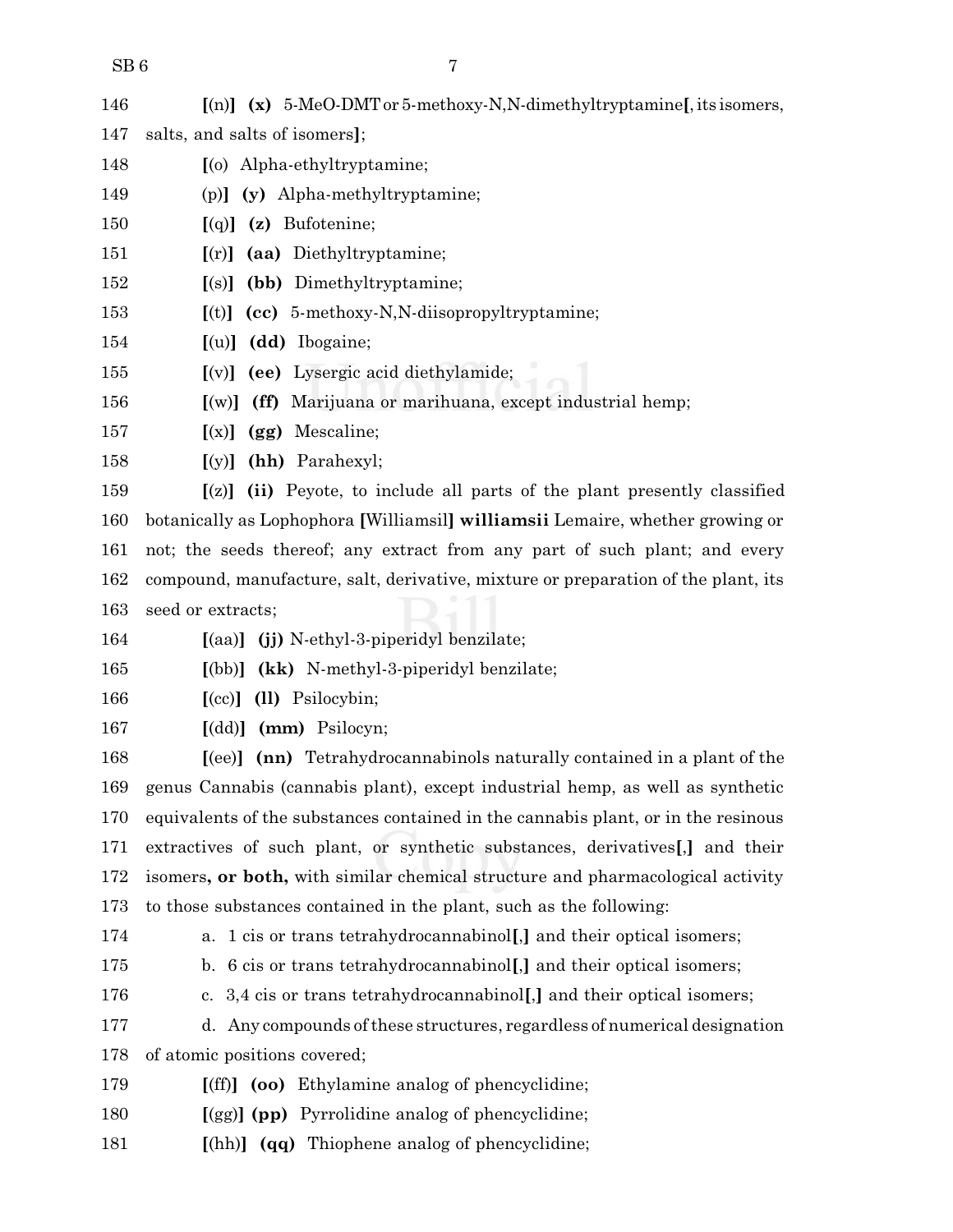| 182 | $(rr)$ 1-[1-(2-thienyl)cyclohexyl]pyrrolidine;<br>(iii)                                                  |
|-----|----------------------------------------------------------------------------------------------------------|
| 183 | (ss) Salvia divinorum;<br>[(jj)]                                                                         |
| 184 | $[(kk)]$ (tt) Salvinorin A;                                                                              |
| 185 | $[1]$ $(uu)$ Synthetic cannabinoids:                                                                     |
| 186 | a. Any compound structurally derived from 3-(1-naphthoyl) indole or                                      |
| 187 | 1H-indol-3-yl-(1-naphthyl)methane by substitution at the nitrogen atom of the                            |
| 188 | indole ring by alkyl, haloalkyl, alkenyl, cycloalkylmethyl, cycloalkylethyl,                             |
| 189 | 1-(N-methyl-2-piperidinyl)methyl or 2-(4-morpholinyl)ethyl group, whether or not                         |
| 190 | further substituted in the indole ring to any extent, whether or not substituted                         |
| 191 | in the naphthyl ring to any extent. Including, but not limited to:                                       |
| 192 | (i) $AM2201$ , or 1-(5-fluoropentyl)-3-(1-naphthoyl)indole;                                              |
| 193 | (ii) JWH-007, or 1-pentyl-2-methyl-3-(1-naphthoyl)indole;                                                |
| 194 | (iii) JWH-015, or 1-propyl-2-methyl-3-(1-naphthoyl)indole;<br>[(ii)]                                     |
| 195 | $(iv)$ JWH-018, or 1-pentyl-3- $(1$ -naphthoyl)indole;<br>$\left[\left(iii\right)\right]$                |
| 196 | $[(iv)]$ (v) JWH-019, or 1-hexyl-3-(1-naphthoyl)indole;                                                  |
| 197 | $[(v)]$ (vi) JWH-073, or 1-butyl-3-(1-naphthoyl)indole;                                                  |
| 198 | $[(vi)]$ (vii) JWH-081, or 1-pentyl-3-(4-methoxy-1-naphthoyl)indole;                                     |
| 199 | (viii) JWH-098, or 1-pentyl-2-methyl-3-(4-methoxy-1-naphthoyl)<br>$\left[\left(\text{vii}\right)\right]$ |
| 200 | indole;                                                                                                  |
| 201 | $[(viii)]$ $(ix)$ JWH-122, or 1-pentyl-3-(4-methyl-1-naphthoyl)indole;                                   |
| 202 | $[(ix)]$ (x) JWH-164, or 1-pentyl-3-(7-methoxy-1-naphthoyl)indole;                                       |
| 203 | $[(x)]$ $(xi)$ JWH-200, or 1- $(2-(4-(morpholinyl)ethyl))$ -3- $(1-naphthoyl)indole;$                    |
| 204 | $(xi)$ $(xii)$ JWH-210, or 1-pentyl-3-(4-ethyl-1-naphthoyl)indole;                                       |
| 205 | $(xii)$ $(xiii)$ JWH-398, or 1-pentyl-3-(4-chloro-1-naphthoyl)indole;                                    |
| 206 | b. Any compound structurally derived from 3-(1-naphthoyl) pyrrole by                                     |
| 207 | substitution at the nitrogen atom of the pyrrole ring by alkyl, haloalkyl, alkenyl,                      |
| 208 | cycloalkylmethyl, cycloalkylethyl, 1-(N-methyl-2-piperidinyl)methyl<br>or                                |
| 209 | 2-(4-morpholiny) ethyl group, whether or not further substituted in the pyrrole                          |
| 210 | ring to any extent, whether or not substituted in the naphthyl ring to any extent;                       |
| 211 | c. Any compound structurally derived from 1-(1-naphthylmethyl) indene                                    |
| 212 | by substitution at the 3-position of the indene ring by alkyl, haloalkyl, alkenyl,                       |
| 213 | cycloalkylmethyl, cycloalkylethyl, 1-(N-methyl-2-piperidinyl)methyl<br>or                                |
| 214 | 2-(4-morpholinyl) ethyl group, whether or not further substituted in the indene                          |
| 215 | ring to any extent, whether or not substituted in the naphthyl ring to any extent;                       |
| 216 | d. Any compound structurally derived from 3-phenylacetylindole by                                        |
| 217 | substitution at the nitrogen atom of the indole ring with alkyl, haloalkyl, alkenyl,                     |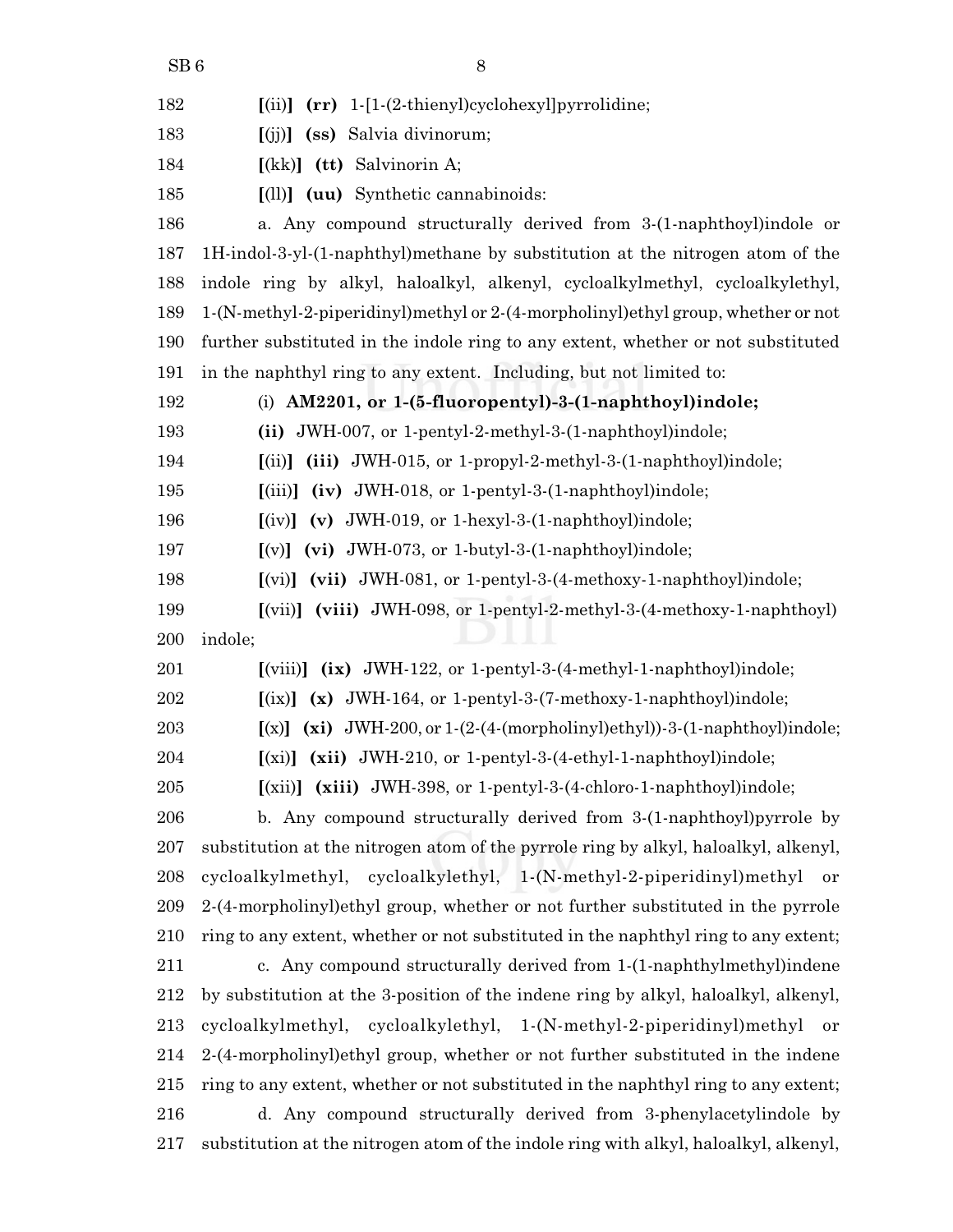cycloalkylmethyl, cycloalkylethyl, 1-(N-methyl-2-piperidinyl)methyl or 2-(4-morpholinyl)ethyl group, whether or not further substituted in the indole ring to any extent, whether or not substituted in the phenyl ring to any extent. Including, but not limited to:

(i) JWH-201, or 1-pentyl-3-(4-methoxyphenylacetyl)indole;

(ii) JWH-203, or 1-pentyl-3-(2-chlorophenylacetyl)indole;

(iii) JWH-250, or 1-pentyl-3-(2-methoxyphenylacetyl)indole;

(iv) JWH-251, or 1-pentyl-3-(2-methylphenylacetyl)indole;

(v) RCS-8, or 1-(2-cyclohexylethyl)-3-(2-methoxyphenylacetyl)indole;

 e. Any compound structurally derived from2-(3-hydroxycyclohexyl)phenol by substitution at the 5-position of the phenolic ring by alkyl, haloalkyl, alkenyl, cycloalkylmethyl, cycloalkylethyl, 1-(N-methyl-2-piperidinyl)methyl or 2-(4-morpholinyl)ethyl group, whether or not substituted in the cyclohexyl ring to any extent. Including, but not limited to:

 (i) CP 47, 497 **[**&**] and** homologues, or 2-[(1R,3S)-3-hydroxycyclohexyl]- 5-(2-methyloctan-2-yl)phenol), where side chain n=5, and homologues where side chain n-4,6, or 7;

 f. Any compound containing a 3-(benzoyl)indole structure with substitution at the nitrogen atom of the indole ring by alkyl, haloalkyl, alkenyl, cycloalkylmethyl, cycloalkylethyl, 1-(N-methyl-2-piperidinyl)methyl or 2-(4-morpholinyl)ethyl group, whether or not further substituted in the indole ring to any extent and whether or not substituted in the phenyl ring to any extent. Including, but not limited to:

(i) AM-694, or 1-(5-fluoropentyl)-3-(2-iodobenzoyl)indole;

(ii) RCS-4, or 1-pentyl-3-(4-methoxybenzoyl)indole **(SR-19 and RCS-4)**;

g. CP 50,556-1, or [(6S,6aR,9R,10aR)-9-hydroxy-6-methyl-3-[(2R)-5-

phenylpentan-2-yl] oxy-5,6,6a,7,8,9,10,10a-octahydrophenanthridin-1-yl] acetate;

h. HU-210, or (6aR,10aR)-9-(hydroxymethyl)-6,6-dimethyl-3-

(2-methyloctan-2-yl)-6a,7,10,10a-tetrahydrobenzo[c]chromen-1-ol;

i. HU-211, or Dexanabinol,(6aS,10aS)-9-(hydroxymethyl)-

6,6-dimethyl-3-(2-methyloctan-2-yl)-6a,7,10,10a-tetrahydrobenzo[c]chromen-1-ol;

j. **[**CP 50,556-1, or [(6S,6aR,9R,10aR)-9-hydroxy-6-methyl-3-[(2R)-

 5-phenylpentan-2-yl] oxy-5,6,6a,7,8,9,10,10a-octahydrophenanthridin-1-yl] acetate;

k.**]** Dimethylheptylpyran, or DMHP;

**[**(5)**] (6)** Any material, compound, mixture or preparation containing any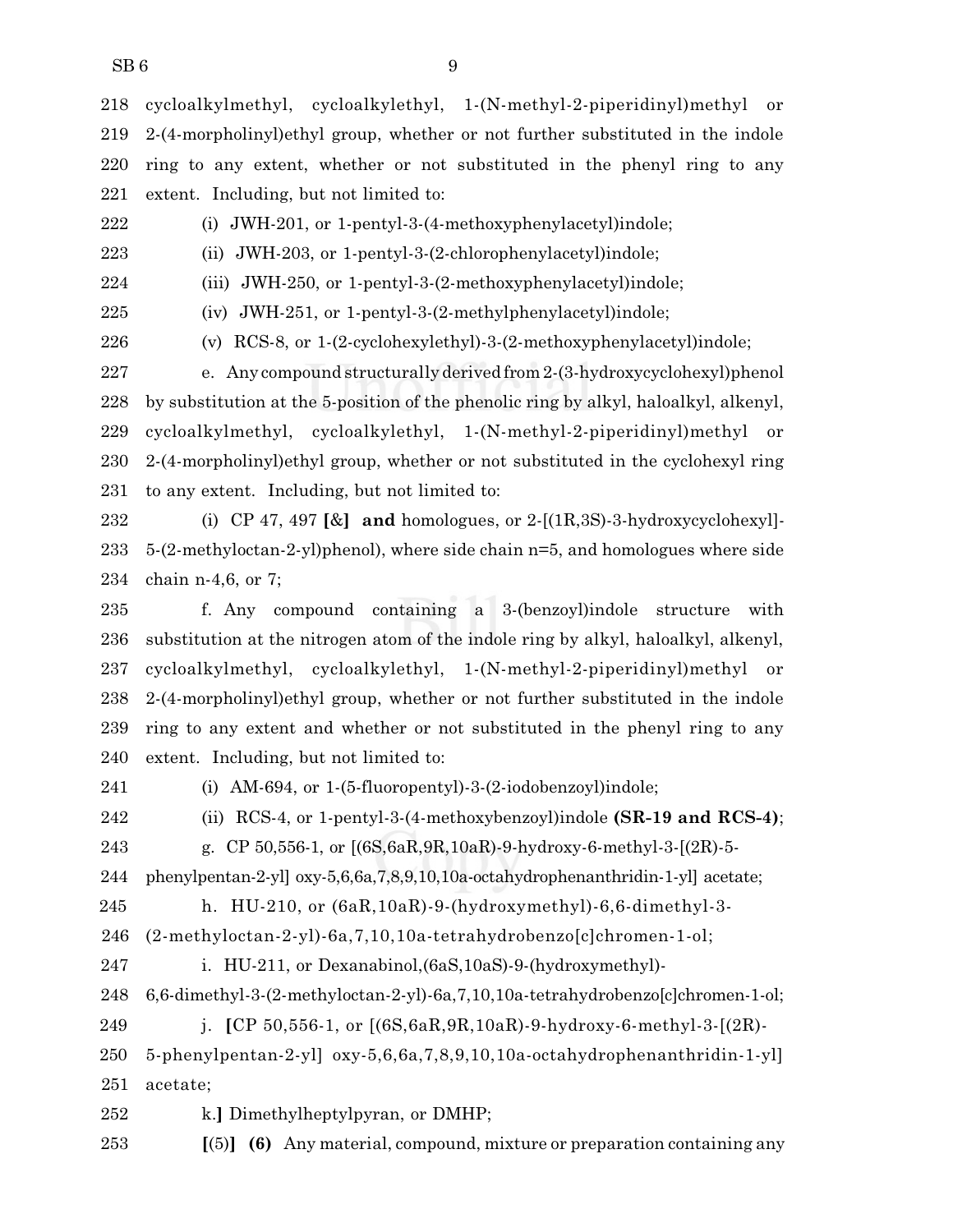quantity of the following substances having a depressant effect on the central nervous system, including their salts, isomers and salts of isomers whenever the existence of these salts, isomers and salts of isomers is possible within the specific chemical designation: (a) Gamma-hydroxybutyric acid; (b) Mecloqualone;

(c) Methaqualone;

 **[**(6)**] (7)** Any material, compound, mixture or preparation containing any quantity of the following substances having a stimulant effect on the central nervous system, including their salts, isomers and salts of isomers:

(a) Aminorex;

(b) N-benzylpiperazine;

(c) Cathinone;

(d) Fenethylline;

(e) 3-Fluoromethcathinone;

(f) 4-Fluoromethcathinone;

(g) Mephedrone, or 4-methylmethcathinone;

(h) Methcathinone;

(i) 4-methoxymethcathinone;

273 (j)  $(+,-)$ cis-4-methylaminorex  $((+,-)$ cis-4,5-dihydro-4-methyl-5-phenyl-2-

oxazolamine);

(k) Methylenedioxypyrovalerone, MDPV, or (1-(1,3-Benzodioxol-5-yl)-2-(1-

pyrrolidinyl)-1-pentanone;

(l) Methylone, or 3,4-Methylenedioxymethcathinone;

(m) 4-Methyl-alpha-pyrrolidinobutiophenone, or MPBP;

(n) N-ethylamphetamine;

(o) N,N-dimethylamphetamine;

**(p) Quinolin-8-yl 1-pentyl-1***H***-indole-3-carboxylate (PB-22; QUPIC);**

 **(q) Quinolin-8-yl 1-(5-fluoropentyl)-1***H***-indole-3-carboxylate (5- fluoro-PB-22; 5F-PB-22);**

 **(r) N-(1-amino-3-methyl-1-oxobutan-2-yl)-1-(4-fluorobenzyl)-1***H***-indazole-3-carboxamide (AB-FUBINACA);**

 **(s) N-(1-amino-3, 3-dimethyl-1-oxobutan-2-yl)-1-pentyl-1***H***-indazole-3- carboxamide (ADB-PINACA);**

 **[**(7)**] (8)** A temporary listing of substances subject to emergency scheduling under federal law shall include any material, compound, mixture or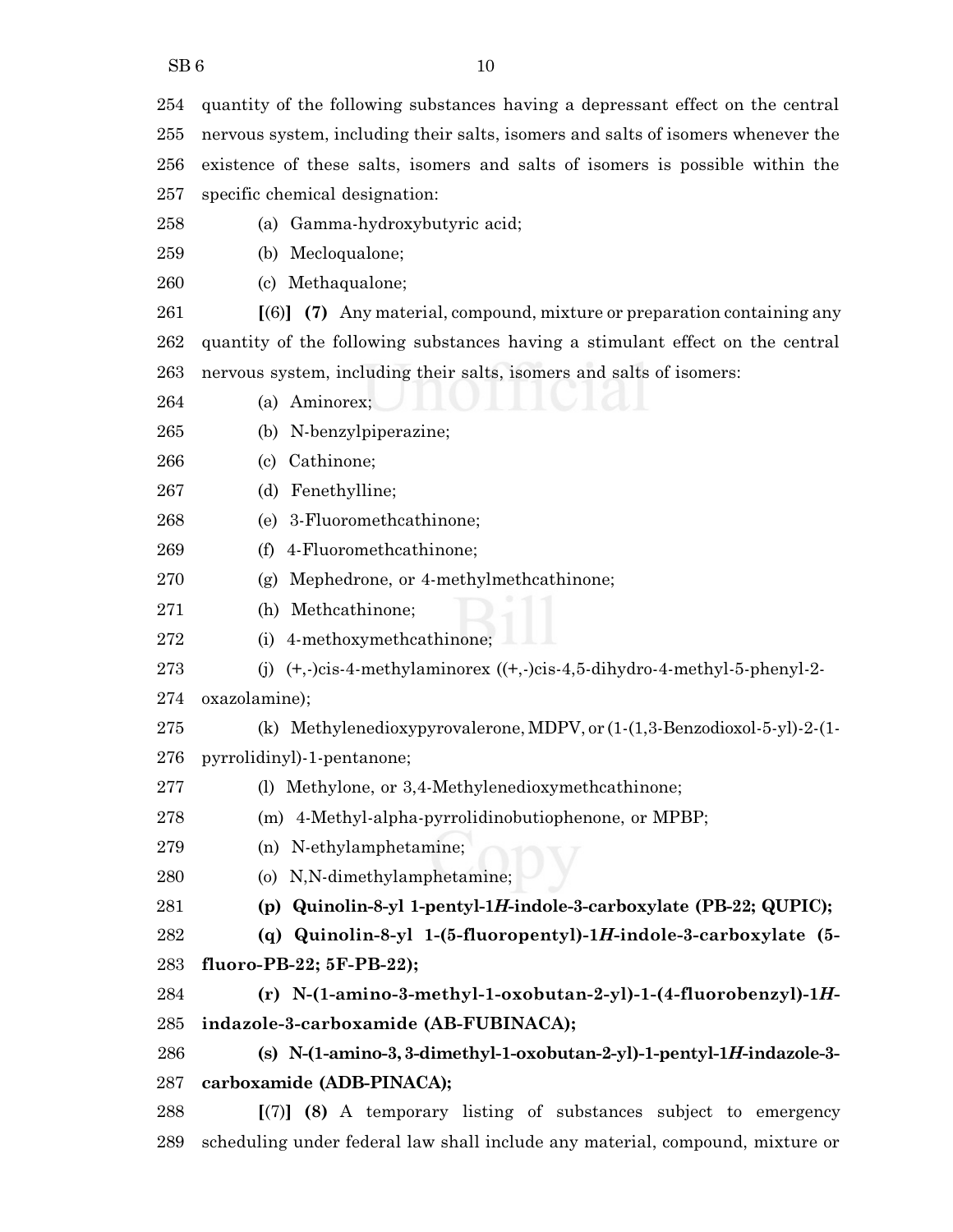preparation which contains any quantity of the following substances:

 (a) **[**N-(1-benzyl-4-piperidyl)-N phenylpropanamide (benzylfentanyl), its optical isomers, salts and salts of isomers;

 (b) N-(1-(2-thienyl)methyl-4-piperidyl)-N-phenylpropanamide (thenylfentanyl), its optical isomers, salts and salts of isomers;**] (1-pentyl-1***H***- indol-3-yl)(2,2,3,3-tetramethylcyclopropyl)methanone, its optical, positional, and geometric isomers, salts, and salts of isomers;**

297 (b)  $[1-(5-fluoro-pentyl)-1H-indol-3-y][(2,2,3,3-1)]$  **tetramethylcyclopropyl)methanone, its optical, positional, and geometric isomers, salts, and salts of isomers;**

 **(c) N-(1-adamantyl)-1-pentyl-1***H***-indazole-3-carboxamide, its optical, positional, and geometric isomers, salts, and salts of isomers;**

 (d)  $2-(4-i\omega d \omega - 2, 5-dim \omega t \omega s \omega p \ln \omega y)$ ) - N - (2 - **methoxybenzyl)ethanamine, its optical, positional, and geometric isomers, salts, and salts of isomers;**

305 (e)  $2-(4-chloro-2,5-dimethoxyphenyl)-N-(2-dimethoxyphenyl)$  **methoxybenzyl)ethanamine, its optical, positional, and geometric isomers, salts, and salts of isomers;**

308 (f)  $2-(4-b r o m o - 2, 5-d i m e t h o x y p h e n y l) - N - (2-d i h)$  **methoxybenzyl)ethanamine, its optical, positional, and geometric isomers, salts, and salts of isomers;**

 **(g) 4-methyl-N-ethylcathinone, its optical, positional, and geometric isomers, salts, and salts of isomers;**

 **(h) 4-methyl-alpha-pyrrolidinopropiophenone, its optical, positional, and geometric isomers, salts, and salts of isomers;**

 **(i) Alpha-pyrrolidinopentiophenone, its optical, positional, and geometric isomers, salts, and salts of isomers;**

 **(j) Butylone, its optical, positional, and geometric isomers, salts, and salts of isomers;**

 **(k) Pentedrone, its optical, positional, and geometric isomers, salts, and salts of isomers;**

 **(l) Pentylone,its optical, positional, and geometric isomers, salts, and salts of isomers;**

 **(m) Naphyrone, its optical, positional, and geometric isomers, salts, and salts of isomers;**

 **(n) Alpha-pyrrolidinobutiophenone, its optical, positional, and geometric isomers, salts, and salts of isomers;**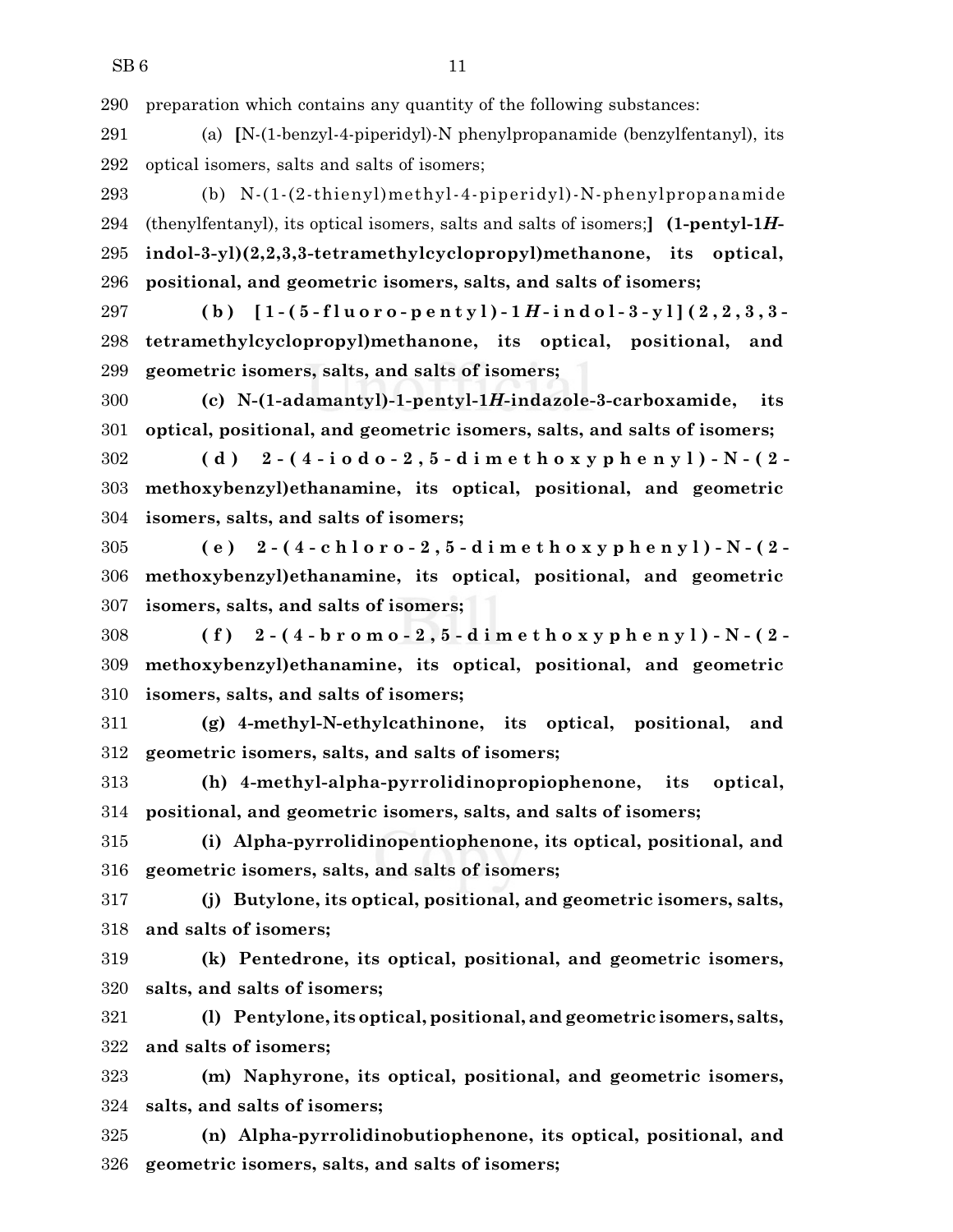**(o) N-(1-amino-3-methyl-1-oxobutan-2-yl)-1-(cyclohexylmethyl)-1***H***- indazole-3-carboxamide, its optical, positional, and geometric isomers, salts, and salts of isomers;**

 **(p) N-(1-amino-3-methyl-1-oxobutan-2-yl)-1-pentyl-1***H***-indazole-3- carboxamide, its optical, positional, and geometric isomers, salts, and salts of isomers;**

 **(q) [1-(5-fluoropentyl)-1***H***-indazole-3-yl](naphthalen-1- yl)methanone, its optical, positional, and geometric isomers, salts, and salts of isomers;**

 **(r) N-[1-[2-hydroxy-2-(thiophen-2-yl) ethyl]piperidin-4-yl]-N- phenylpropionamide, its isomers, esters, ethers, salts, and salts of isomers, esters, and ethers;**

 **(s) N-(1-phenethylpiperidin-4-yl)-N-phenylacetamide,its optical, positional, and geometric isomers, salts, and salts of isomers;**

 **(t) N-(1-amino-3,3-dimethyl-1-oxobutan-2-yl)-1-(cyclohexylmethyl)- 1***H***-indazole-3-carboxamide, its optical, positional, and geometric isomers, salts, and salts of isomers;**

 **(u) N-(1-phenethylpiperidin-4-yl)-N-phenylfuran-2-carboxamide; (v) methyl 2-(1-(5-fluoropentyl)-1***H***-indazole-3-carboxamido)-3,3- dimethylbutanoate, its optical, positional, and geometric isomers, salts, and salts of isomers;**

 **(w) methyl 2-(1-(5-fluoropentyl)-1***H***-indazole-3-carboxamido)-3- methylbutanoate, its optical, positional, and geometric isomers, salts, and salts of isomers;**

 **(x) N-(adamantan-1-yl)-1-(5-fluoropentyl)-1***H***-indazole-3- carboxamide, its optical, positional, and geometric isomers, salts, and salts of isomers;**

 **(y) N-(1-amino-3,3-dimethyl-1-oxobutan-2-yl)-1-(4-fluorobenzyl)- 1H-indazole-3-carboxamide, its optical, positional, and geometric isomers, salts, and salts of isomers;**

 **(z) methyl 2-(1-(cyclohexylmethyl)-1***H***-indole-3-carboxamido)–3,3- dimethylbutanoate, its optical, positional, and geometric isomers, salts, and salts of isomers;**

 **(aa) methyl 2-(1-(4-fluorobenzyl)-1***H***-indazole-3-carboxamido)-3,3- dimethylbutanoate, its optical, positional, and geometric isomers, salts, and salts of isomers;**

**(bb) N-(4-fluorophenyl)-N-(1-phenethylpiperidin-4-yl)**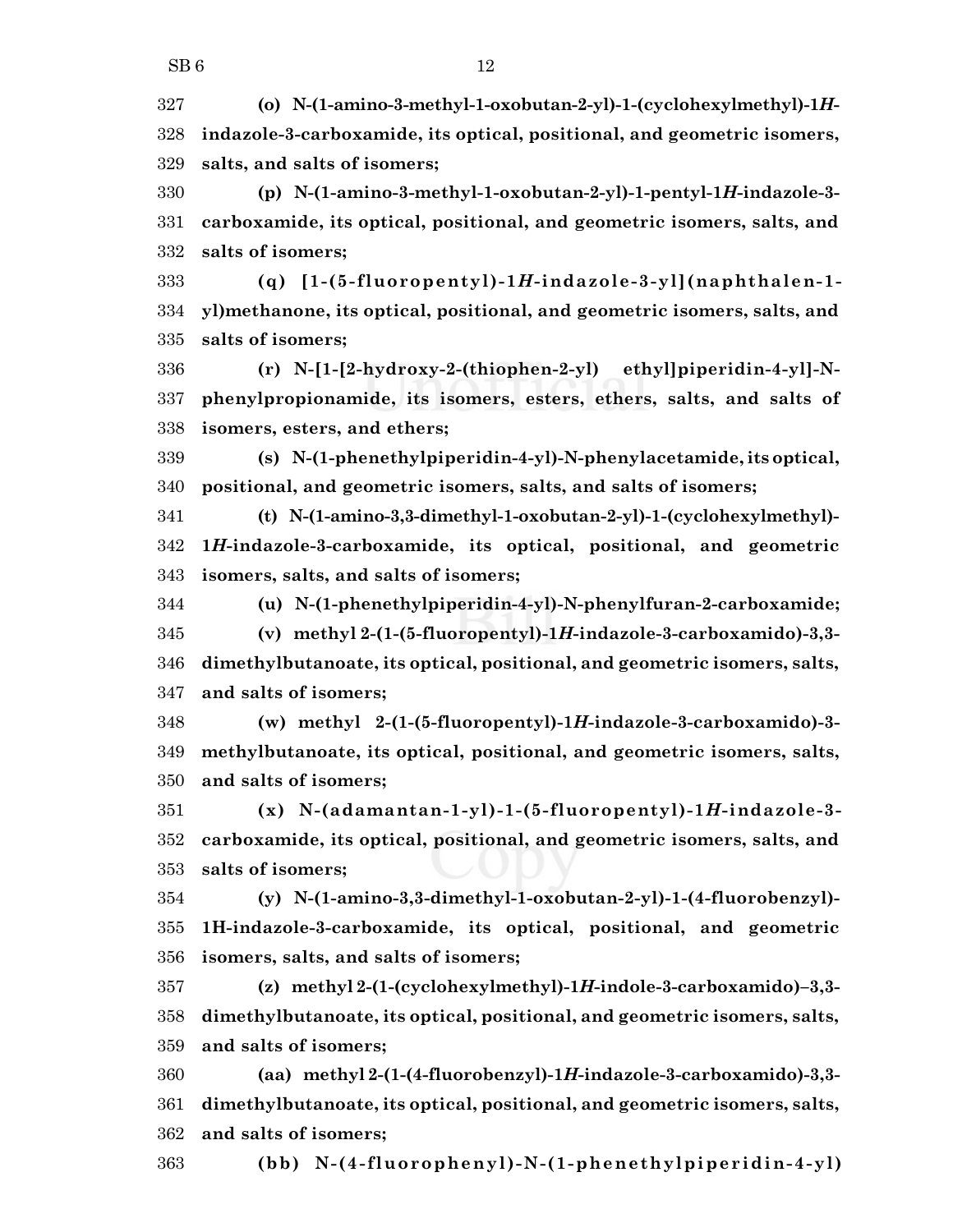**isobutyramide, its isomers, esters, ethers, salts, and salts of isomers, esters, and ethers;**

 **(cc) N-(1-phenethylpiperidin-4-yl)-N-phenylacrylamide, its isomers, esters, ethers, salts, and salts of isomers, esters, and ethers;**

 **(dd) N -( 2 -fluo r opheny l)- N -( 1 -phene thy lpipe r idin- 4 - yl)propionamide, its isomers, esters, ethers, salts, and salts of isomers, esters, and ethers;**

 **(ee) N-(1-phenethylpiperidin-4-yl)-N-phenyltetrahydrofuran-2- carboxamide, its isomers, esters, ethers, salts, and salts of isomers, esters, and ethers;**

 **(ff) 2-methoxy-N-(1-phenethylpiperidin-4-yl)-N-phenylacetamide, its isomers, esters, ethers, salts, and salts of isomers, esters, and ethers; (gg) methyl 2-(1-(4-fluorobenzyl)-1***H***-indazole-3-carboxamido)-3- methylbutanoate, its optical, positional, and geometric isomers, salts,**

**and salts of isomers;**

 **(hh) N-(1-phenethylpiperidin-4-yl)-N-phenylcyclopropanecarboxamide, its isomers, esters, ethers, salts, and salts of isomers, esters, and ethers;**

 **(ii) N-(1-phenethylpiperidin-4-yl)-N-phenylpentanamide, its isomers, esters, ethers, salts, and salts of isomers, esters, and ethers;**

 **(jj) N-(4-fluorophenyl)-N-(1-phenethylpiperidin-4-yl)butyramide, its isomers, esters, ethers, salts, and salts of isomers, esters, and ethers;**

 **(kk) N-(4-methoxyphenyl)-N-(1-phenethylpiper idin-4- yl)butyramide, its isomers, esters, ethers, salts, and salts of isomers, esters, and ethers;**

 **(ll) N-(4-chlorophenyl)-N-(1-phenethylpiperidin-4-yl)isobutyramide,its isomers, esters, ethers, salts, and salts of isomers, esters, and ethers;**

 **(mm) N-(1-phenethylpiperidin-4-yl)-N-phenylisobutyramide, its isomers, esters, ethers, salts, and salts of isomers, esters, and ethers;**

 **(nn) N-(1-phenethylpiperidin-4-yl)-N-phenylcyclopentanecarboxamide, its isomers, esters, ethers, salts, and salts of isomers, esters, and ethers;**

 **(oo) N-(2-fluorophenyl)-2-methoxy-N-(1-penethylpiperidin-4- yl)acetamide, its isomers, esters, ethers, salts, and salts of isomers, esters, and ethers;**

 **(pp) Fentanyl-related substances, their isomers, esters, ethers, salts, and salts of isomers, esters, and ethers. Fentanyl-related substance shall mean any substance not otherwise listed under another Drug Enforcement Administration Controlled Substance Code Number,**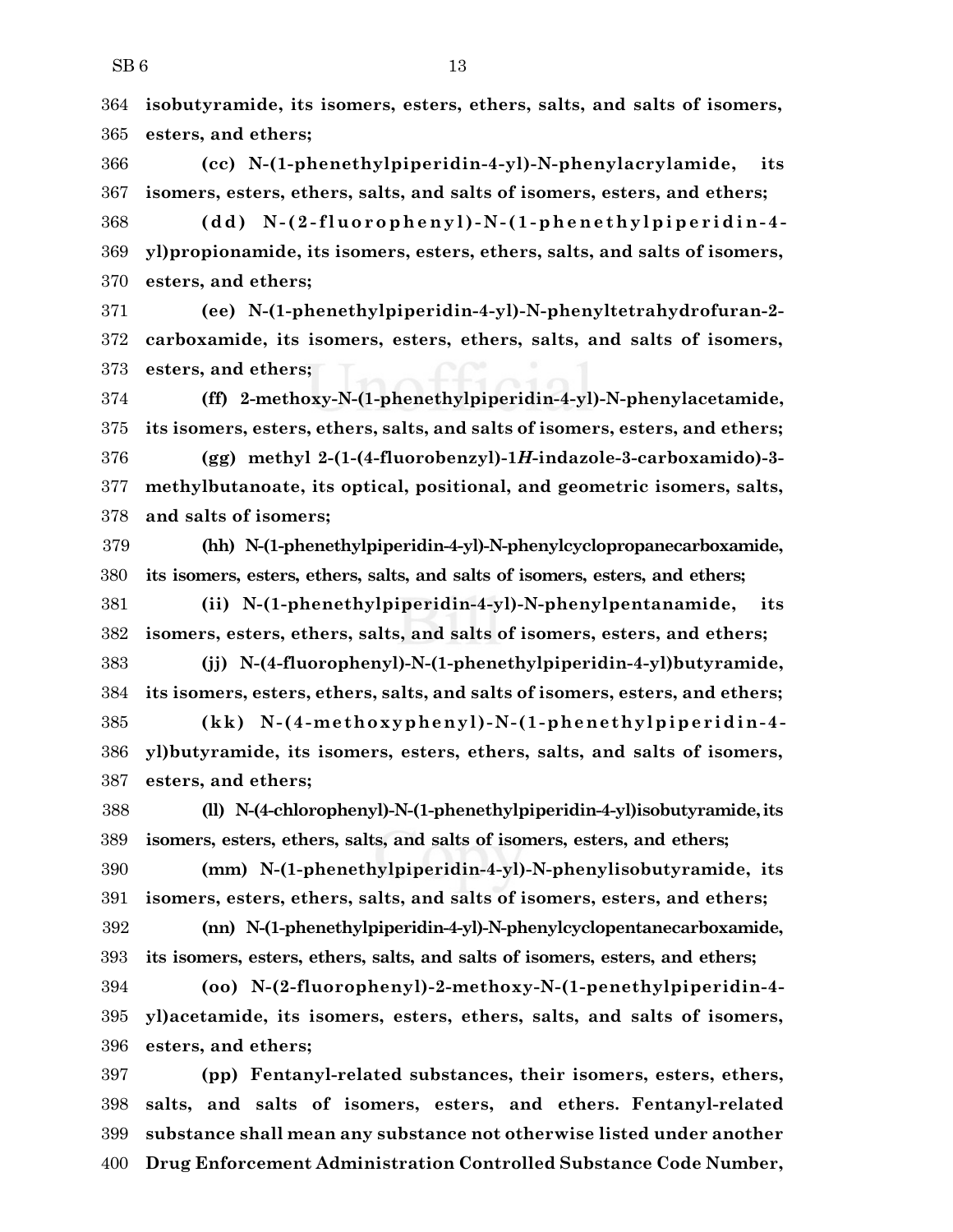**and for which no exemption or approval is in effect under section 505 of the Federal Food, Drug, and Cosmetic Act, 21 U.S.C. Section 355, that is structurally related to fentanyl by one or more of the following modifications:**

 **a. Replacement of the phenyl portion of the phenethyl group by any monocycle, whether or not further substituted in or on the monocycle;**

 **b. Substitution in or on the phenethyl group with alkyl, alkenyl, alkoxyl, hydroxyl, halo, haloalkyl, amino or nitro groups;**

 **c. Substitution in or on the piperidine ring with alkyl, alkenyl, alkoxyl, ester, ether, hydroxyl, amino or nitro groups;**

 **d. Replacement of the aniline ring with any aromatic monocycle, whether or not further substituted in or on the aromatic monocycle; or**

 **e. Replacement of the N-propionyl group by another acyl group; (qq) Naphthalen-1-yl 1-(5-fluoropentyl)-1***H***-indole-3-carboxylate, its optical, positional, and geometric isomers, salts, and salts of isomers**

**(NM2201; CBL2201);**

 **(rr) N-(1-amino-3-methyl-1-oxobutan-2-yl)-1-(5-fluoropentyl)-1***H***- indazole-3-carboxamide, its optical, positional, and geometric isomers, salts, and salts of isomers (5F-AB-PINACA);**

 **(ss) 1-(4-cyanobutyl)-***N***-(2-phenylpropan-2-yl)-1***H***-indazole-3- carboxamide, its optical, positional, and geometric isomers, salts, and salts of isomers (4-CN-CUMYL-BUTINACA; 4-cyano-CUMYL-BUTINACA; 4-CN-CUMYLBINACA; CUMYL-4CN-BINACA; SGT-78);**

 **(tt) methyl 2-(1-(cyclohexylmethyl)-1***H***-indole-3-carboxamido)-3- methylbutanoate, its optical, positional, and geometric isomers, salts, and salts of isomers (MMB-CHMICA, AMB-CHMICA);**

 **(uu) 1-(5-fluoropentyl)-***N***-(2-phenylpropan-2-yl)-1***H***-pyrrolo[2,3- b]pyridine-3-carboxamide, its optical, positional, and geometric isomers, salts, and salts of isomers (5F-CUMYL-P7AICA);**

 **(vv)** *N***-Ethylpentylone, its optical, positional, and geometric isomers, salts, and salts of isomers (ephylone, 1-(1,3-benzodioxol-5-yl)-2- (ethylamino)-pentan-1-one)**;

 **[**(8)**] (9)** Khat, to include all parts of the plant presently classified botanically as catha edulis, whether growing or not; the seeds thereof; any extract from any part of such plant; and every compound, manufacture, salt, derivative, mixture, or preparation of the plant, its seed or extracts.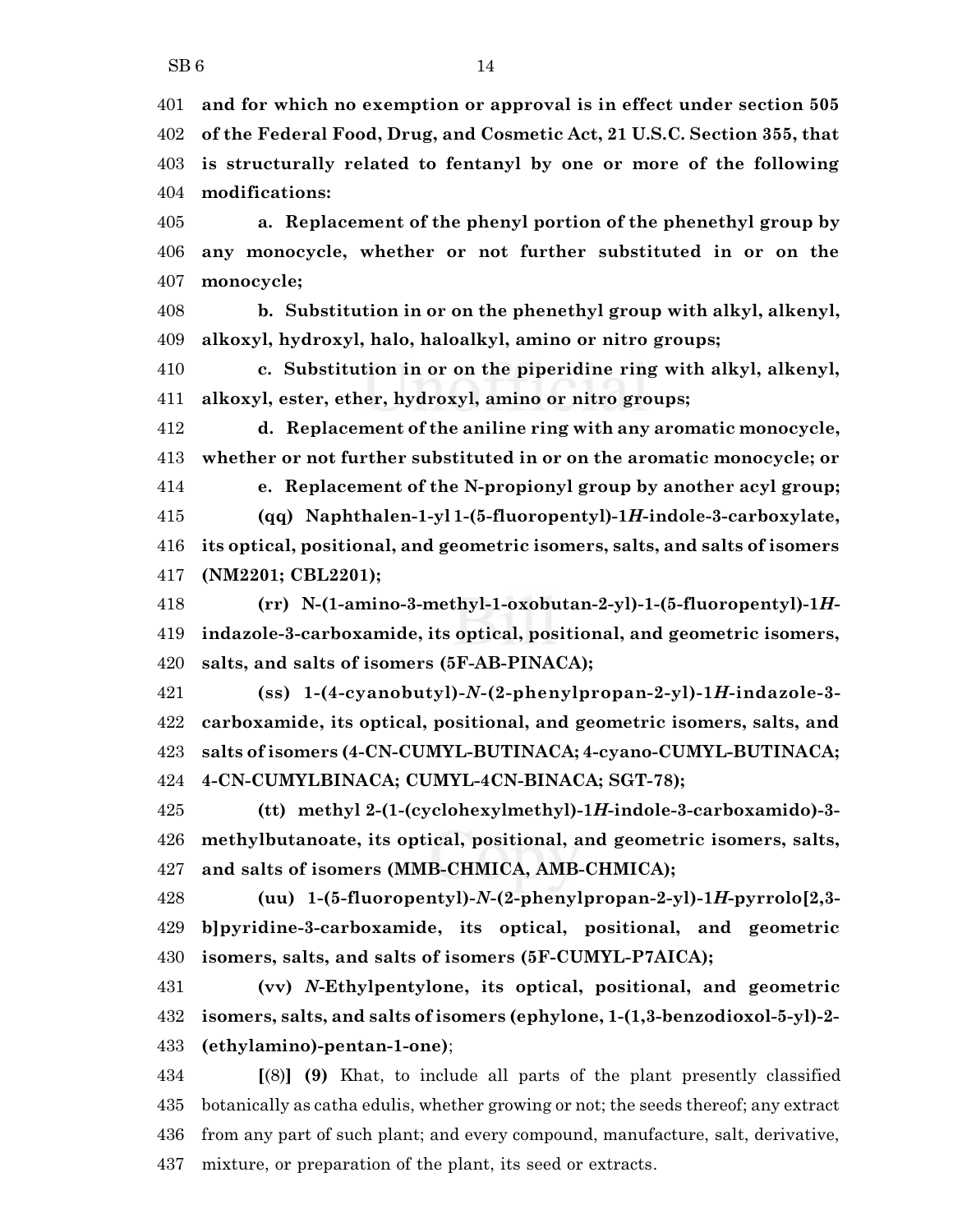3. The department of health and senior services shall place a substance in Schedule II if it finds that:

(1) The substance has high potential for abuse;

 (2) The substance has currently accepted medical use in treatment in the United States, or currently accepted medical use with severe restrictions; and

 (3) The abuse of the substance may lead to severe psychic or physical dependence.

 4. The controlled substances listed in this subsection are included in Schedule II:

 (1) Any ofthe following substances whether produced directly or indirectly by extraction from substances of vegetable origin, or independently by means of chemical synthesis, or by combination of extraction and chemical synthesis:

 (a) Opium and opiate**;** and any salt, compound, derivative or preparation of opium or opiate, excluding apomorphine, thebaine-derived butorphanol, dextrorphan, nalbuphine, nalmefene, **naloxegol,** naloxone**,** and naltrexone, and their respective salts**,** but including the following:

- a. Raw opium;
- b. Opium extracts; c. Opium fluid; d. Powdered opium; e. Granulated opium; f. Tincture of opium; g. Codeine; h. **Dihydroetorphine; i.** Ethylmorphine; **[**i.**] j.** Etorphine hydrochloride;
- **[**j.**] k.** Hydrocodone;
- **[**k.**] l.** Hydromorphone;
- **[**l.**] m.** Metopon;
- **[**m.**] n.** Morphine;
- **[**n.**] o. Oripavine;**
- **p.** Oxycodone;
- **[**o.**] q.** Oxymorphone;
- **[**p.**] r.** Thebaine;

 (b) Any salt, compound, derivative, or preparation thereof which is chemically equivalent or identical with any of the substances referred to in this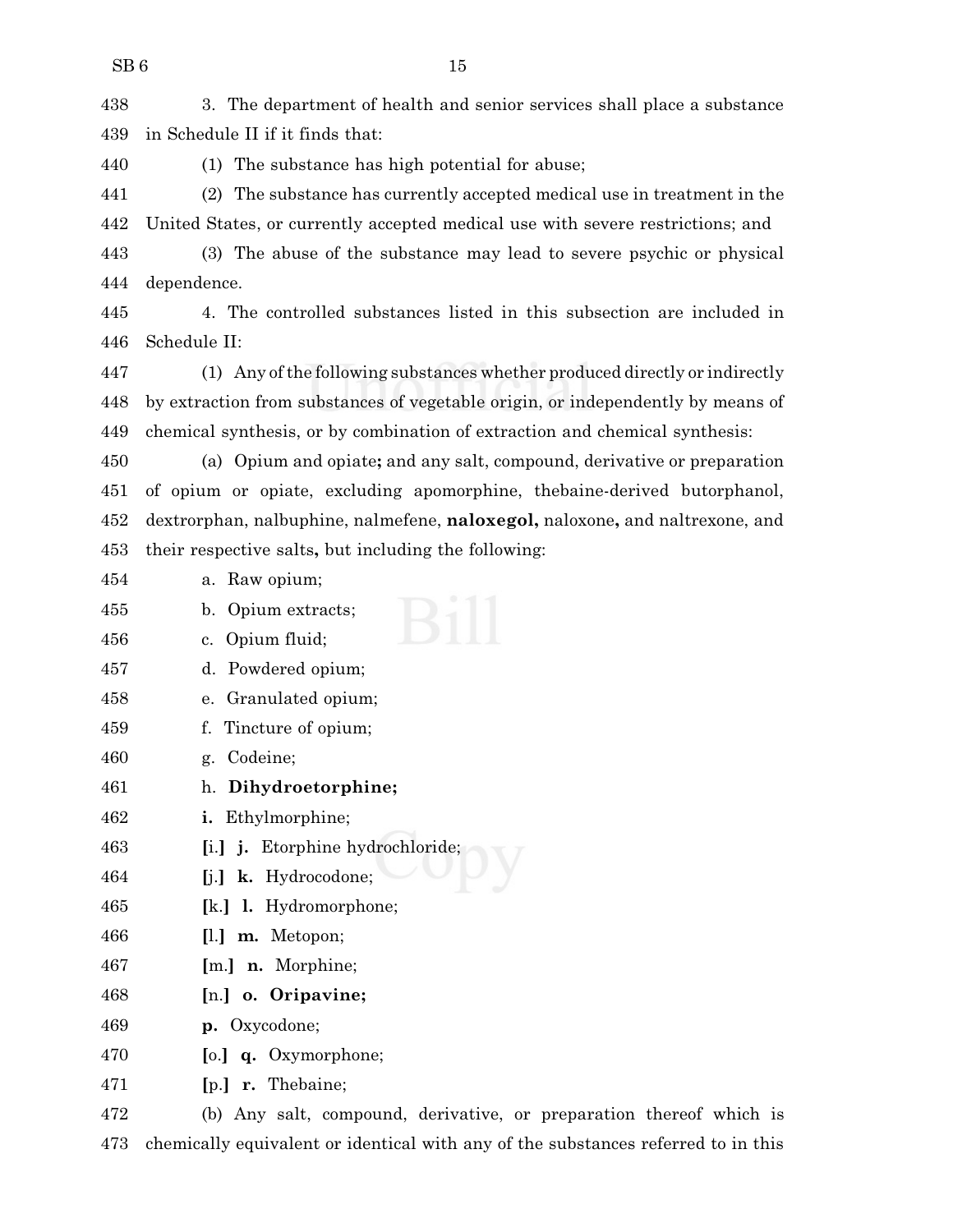subdivision, but not including the isoquinoline alkaloids of opium;

(c) Opium poppy and poppy straw;

 (d) Coca leaves and any salt, compound, derivative, or preparation of coca leaves, and any salt, compound, derivative, or preparation thereof which is chemically equivalent or identical with any of these substances, but not including **the following:**

 **a.** Decocainized coca leaves or extractions **of coca leaves,** which **extractions** do not contain cocaine or ecgonine; **or**

## **b. Ioflupane;**

 (e) Concentrate of poppy straw (the crude extract of poppy straw in either liquid, solid or powder form which contains the phenanthrene alkaloids of the opium poppy);

 (2) Any of the following opiates, including their isomers, esters, ethers, salts, and salts of isomers, whenever the existence of these isomers, esters, ethers**,** and salts is possible within the specific chemical designation, dextrorphan and levopropoxyphene excepted:

- (a) Alfentanil;
- (b) Alphaprodine;
- (c) Anileridine;
- (d) Bezitramide;
- (e) Bulk dextropropoxyphene;
- (f) Carfentanil;
- (g) Dihydrocodeine;
- (h) Diphenoxylate;

(i) Fentanyl;

- (j) Isomethadone;
- (k) Levo-alphacetylmethadol;
- (l) Levomethorphan;
- (m) Levorphanol;
- (n) Metazocine;
- (o) Methadone;
- (p) **[**Meperidine;
- (q)**]** Methadone-Intermediate, 4-cyano-2-dimethylamino-4, 4-diphenylbutane;
- **[**(r)**] (q)** Moramide-Intermediate, 2-methyl-3-morpholino-1,
- 1-diphenylpropane-carboxylic acid;
- **[**(s)**] (r)** Pethidine (meperidine);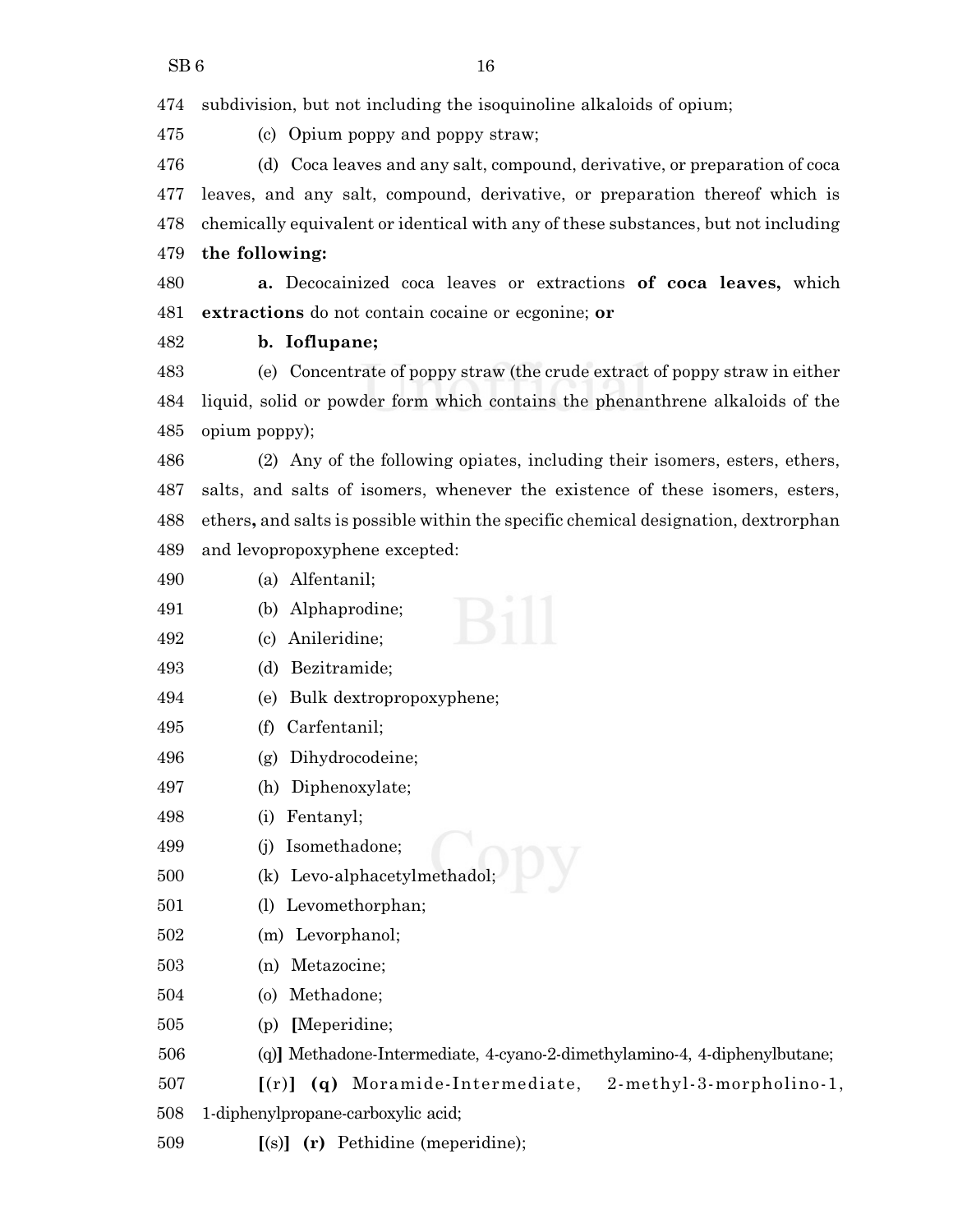| 510 | $[(t)]$ (s) Pethidine-Intermediate-A, 4-cyano-1-methyl-4-phenylpiperidine;      |
|-----|---------------------------------------------------------------------------------|
| 511 | [(u)] (t) Pethidine-Intermediate-B, ethyl-4-phenylpiperidine-4-carboxylate;     |
| 512 | $[$ (v)] (u) Pethidine-Intermediate-C, 1-methyl-4-phenylpiperdine-4-carboxylic  |
| 513 | acid;                                                                           |
| 514 | $[(w)]$ (v) Phenazocine;                                                        |
| 515 | $[(x)]$ (w) Piminodine;                                                         |
| 516 | (x) Racemethorphan;<br>[(y)]                                                    |
| 517 | (y) Racemorphan;<br>[(z)]                                                       |
| 518 | $\left[$ (aa) $\right]$ (z) Remifentanil;                                       |
| 519 | [(bb)] (aa) Sufentanil;                                                         |
| 520 | $[ (cc) ]$ (bb) Tapentadol;                                                     |
| 521 | (cc) Thiafentanil;                                                              |
| 522 | (3) Any material, compound, mixture, or preparation which contains any          |
| 523 | quantity of the following substances having a stimulant effect on the central   |
| 524 | nervous system:                                                                 |
| 525 | (a) Amphetamine, its salts, optical isomers, and salts of its optical           |
| 526 | isomers;                                                                        |
| 527 | Lisdexamfetamine, its salts, isomers, and salts of its isomers;<br>(b)          |
| 528 | Methamphetamine, its salts, isomers, and salts of its isomers;<br>(c)           |
| 529 | Phenmetrazine and its salts;<br>(d)                                             |
| 530 | Methylphenidate;<br>(e)                                                         |
| 531 | Any material, compound, mixture, or preparation which contains any<br>(4)       |
| 532 | quantity of the following substances having a depressant effect on the central  |
| 533 | nervous system, including its salts, isomers, and salts of isomers whenever the |
| 534 | existence of those salts, isomers, and salts of isomers is possible within the  |
| 535 | specific chemical designation:                                                  |
| 536 | (a) Amobarbital;                                                                |
| 537 | (b) Glutethimide;                                                               |
| 538 | (c) Pentobarbital;                                                              |
| 539 | (d) Phencyclidine;                                                              |
| 540 | Secobarbital;<br>(e)                                                            |
| 541 | (5) [Any material or compound which contains any quantity of nabilone]          |
| 542 | Hallucinogenic substances:                                                      |
| 543 | (a) Any material or compound which contains any quantity of                     |
| 544 | nabilone;                                                                       |
| 545 | (b) Dronabinol $[(-)-\Delta-9-$ trans tetrahydrocannabinol] in an oral          |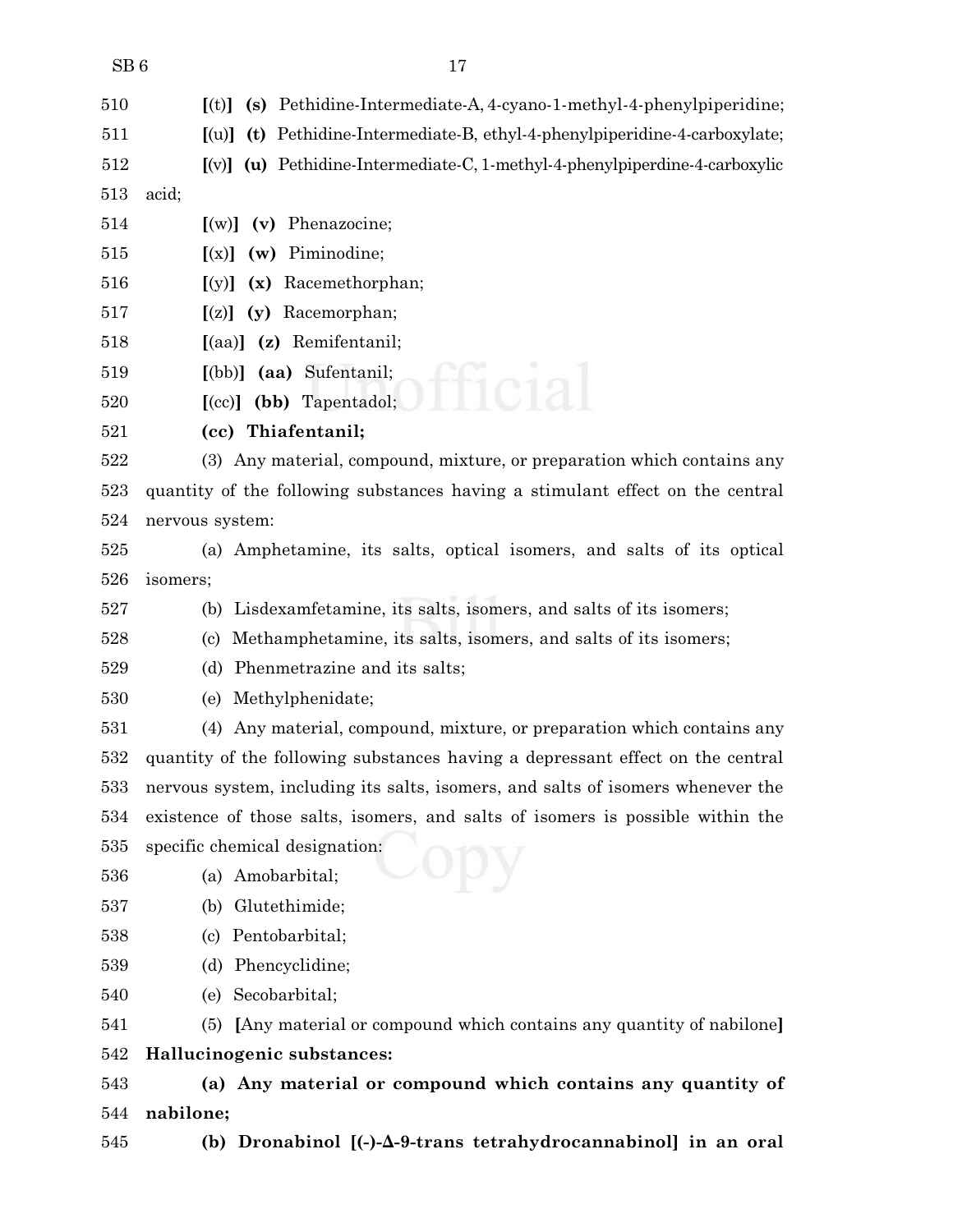| 546 | solution in a drug product approved for marketing by the U.S. Food and              |
|-----|-------------------------------------------------------------------------------------|
| 547 | Drug Administration;                                                                |
| 548 | (6) Any material, compound, mixture, or preparation which contains any              |
| 549 | quantity of the following substances:                                               |
| 550 | (a) Immediate precursor to amphetamine and methamphetamine:                         |
| 551 | Phenylacetone;                                                                      |
| 552 | (b) Immediate precursors to phencyclidine (PCP):                                    |
| 553 | a. 1-phenylcyclohexylamine;                                                         |
| 554 | b. 1-piperidinocyclohexanecarbonitrile (PCC);                                       |
| 555 | (c) Immediate precursor to fentanyl: 4-anilino-N-phenethyl-4-                       |
| 556 | piperidine (ANPP);                                                                  |
| 557 | (7) Any material, compound, mixture, or preparation which contains any              |
| 558 | quantity of the following alkyl nitrites:                                           |
| 559 | (a) Amyl nitrite;                                                                   |
| 560 | (b) Butyl nitrite.                                                                  |
| 561 | 5. The department of health and senior services shall place a substance             |
| 562 | in Schedule III if it finds that:                                                   |
| 563 | (1) The substance has a potential for abuse less than the substances listed         |
| 564 | in Schedules I and II;                                                              |
| 565 | (2) The substance has currently accepted medical use in treatment in the            |
| 566 | United States; and                                                                  |
| 567 | (3) Abuse of the substance may lead to moderate or low physical                     |
| 568 | dependence or high psychological dependence.                                        |
| 569 | 6. The controlled substances listed in this subsection are included in              |
| 570 | Schedule III:                                                                       |
| 571 | (1) Any material, compound, mixture, or preparation which contains any              |
| 572 | quantity of the following substances having a potential for abuse associated with   |
| 573 | a stimulant effect on the central nervous system:                                   |
| 574 | (a) Benzphetamine;                                                                  |
| 575 | Chlorphentermine;<br>(b)                                                            |
| 576 | Clortermine;<br>(c)                                                                 |
| 577 | Phendimetrazine;<br>(d)                                                             |
| 578 | Any material, compound, mixture or preparation which contains any<br>(2)            |
| 579 | quantity or salt of the following substances or salts having a depressant effect on |
| 580 | the central nervous system:                                                         |
| 581 | (a) Any material, compound, mixture or preparation which contains any               |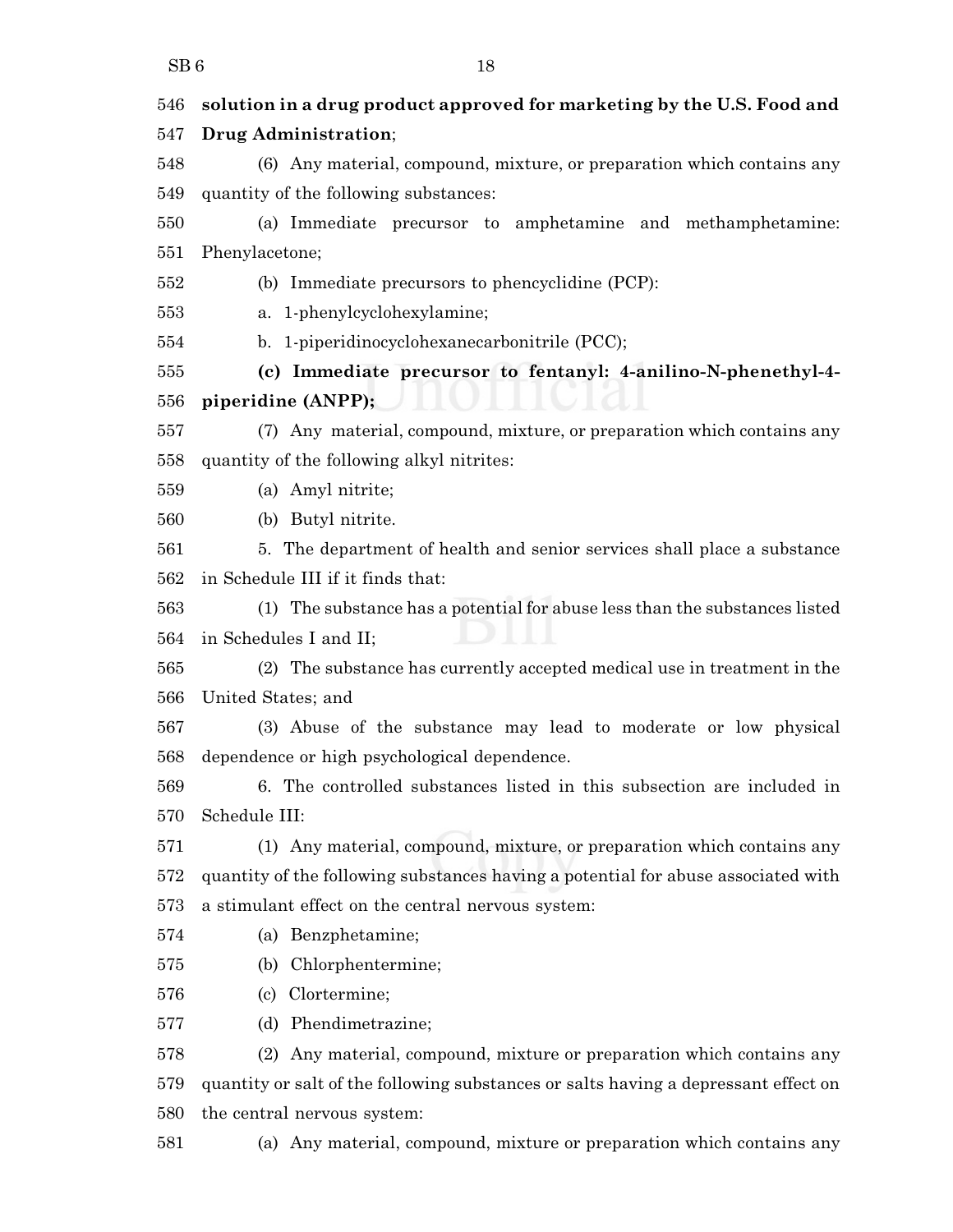| 582 | quantity or salt of the following substances combined with one or more active    |
|-----|----------------------------------------------------------------------------------|
| 583 | medicinal ingredients:                                                           |
| 584 | a. Amobarbital;                                                                  |
| 585 | b. Secobarbital;                                                                 |
| 586 | c. Pentobarbital;                                                                |
| 587 | (b) Any suppository dosage form containing any quantity or salt of the           |
| 588 | following:                                                                       |
| 589 | a. Amobarbital;                                                                  |
| 590 | b. Secobarbital;                                                                 |
| 591 | c. Pentobarbital;                                                                |
| 592 | (c) Any substance which contains any quantity of a derivative of                 |
| 593 | barbituric acid or its salt;                                                     |
| 594 | Chlorhexadol;<br>(d)                                                             |
| 595 | Embutramide;<br>(e)                                                              |
| 596 | Gamma hydroxybutyric acid and its salts, isomers, and salts of isomers<br>(f)    |
| 597 | contained in a drug product for which an application has been approved under     |
| 598 | Section 505 of the federal Food, Drug, and Cosmetic Act;                         |
| 599 | (g) Ketamine, its salts, isomers, and salts of isomers;                          |
| 600 | Lysergic acid;<br>(h)                                                            |
| 601 | Lysergic acid amide;<br>$\left( 1 \right)$                                       |
| 602 | Methyprylon;<br>(1)                                                              |
| 603 | Perampanel, and its salts, isomers, and salts of isomers;<br>(k)                 |
| 604 | Sulfondiethylmethane;<br>$\left( \mathbf{l} \right)$                             |
| 605 | $[1]$ (m) Sulfonethylmethane;                                                    |
| 606 | $[(m)]$ (n) Sulfonmethane;                                                       |
| 607 | $[(n)]$ (o) Tiletamine and zolazepam or any salt thereof;                        |
| 608 | (3) Nalorphine;                                                                  |
| 609 | Any material, compound, mixture, or preparation containing limited<br>(4)        |
| 610 | quantities of any of the following narcotic drugs or their salts:                |
| 611 | (a) Not more than 1.8 grams of codeine per one hundred milliliters or not        |
| 612 | more than ninety milligrams per dosage unit, with an equal or greater quantity   |
| 613 | of an isoquinoline alkaloid of opium;                                            |
| 614 | (b) Not more than 1.8 grams of codeine per one hundred milliliters or not        |
| 615 | more than ninety milligrams per dosage unit with one or more active, nonnarcotic |
| 616 | ingredients in recognized therapeutic amounts;                                   |

- 
- (c) **[**Not more than three hundred milligrams of hydrocodone per one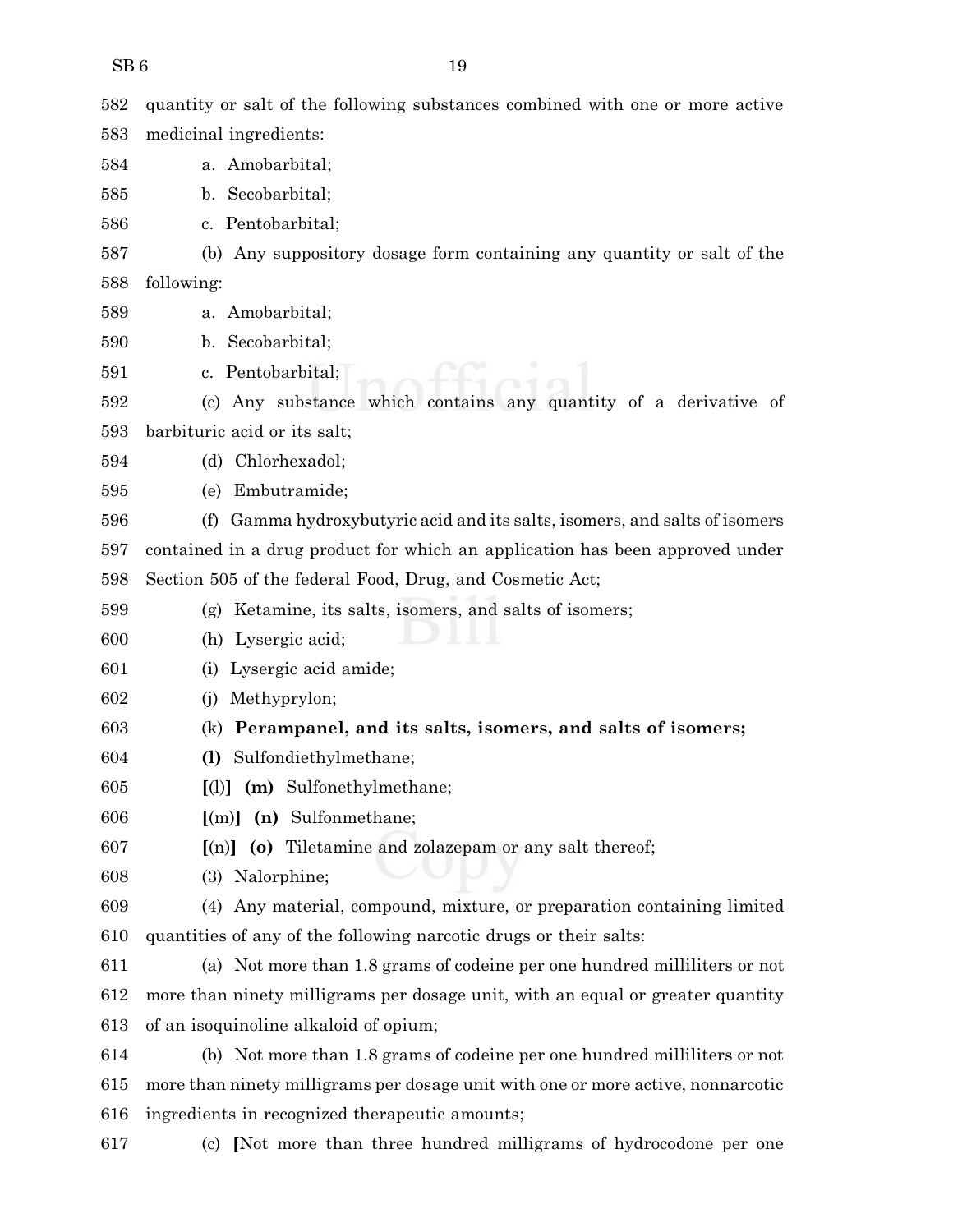hundred milliliters or not more than fifteen milligrams per dosage unit, with a fourfold or greater quantity of an isoquinoline alkaloid of opium;

 (d) Not more than three hundred milligrams of hydrocodone per one hundred milliliters or not more than fifteen milligrams per dosage unit, with one or more active nonnarcotic ingredients in recognized therapeutic amounts;

 (e)**]** Not more than 1.8 grams of dihydrocodeine per one hundred milliliters or not more than ninety milligrams per dosage unit, with one or more active**,** nonnarcotic ingredients in recognized therapeutic amounts;

 **[**(f)**] (d)** Not more than three hundred milligrams of ethylmorphine per one hundred milliliters or not more than fifteen milligrams per dosage unit, with one or more active, nonnarcotic ingredients in recognized therapeutic amounts;

 **[**(g)**] (e)** Not more than five hundred milligrams of opium per one hundred milliliters or per one hundred grams or not more than twenty-five milligrams per dosage unit, with one or more active nonnarcotic ingredients in recognized therapeutic amounts;

 **[**(h)**] (f)** Not more than fifty milligrams of morphine per one hundred milliliters or per one hundred grams, with one or more active, nonnarcotic ingredients in recognized therapeutic amounts;

 (5) Any material, compound, mixture, or preparation containing any ofthe following narcotic drugs or their salts**[**, as set forth in subdivision (6) of this subsection;**]:** Buprenorphine;

 (6) Anabolic steroids. Any drug or hormonal substance, chemically and pharmacologically related to testosterone (other than estrogens, progestins, 641 corticosteroids, and dehydroepiandrosterone) that promotes muscle growth, except an anabolic steroid which is expressly intended for administration through implants to cattle or other nonhuman species and which has been approved by the Secretary of Health and Human Services for that administration. If any person prescribes, dispenses, or distributes such steroid for human use, such person shall be considered to have prescribed, dispensed, or distributed an anabolic steroid within the meaning of this subdivision. Unless specifically excepted or unless listed in another schedule, any material, compound, mixture or preparation containing any quantity of the following substances, including its salts, esters and ethers:

(a) **[**3ß,17-dihydroxy-5á-androstane**] 3ß,17ß-dihydroxy-5á-androstane**;

652 (b)  $3\alpha, 17\beta$ -dihydroxy-5 $\alpha$ -androstane;

(c) 5á-androstan-3,17-dione;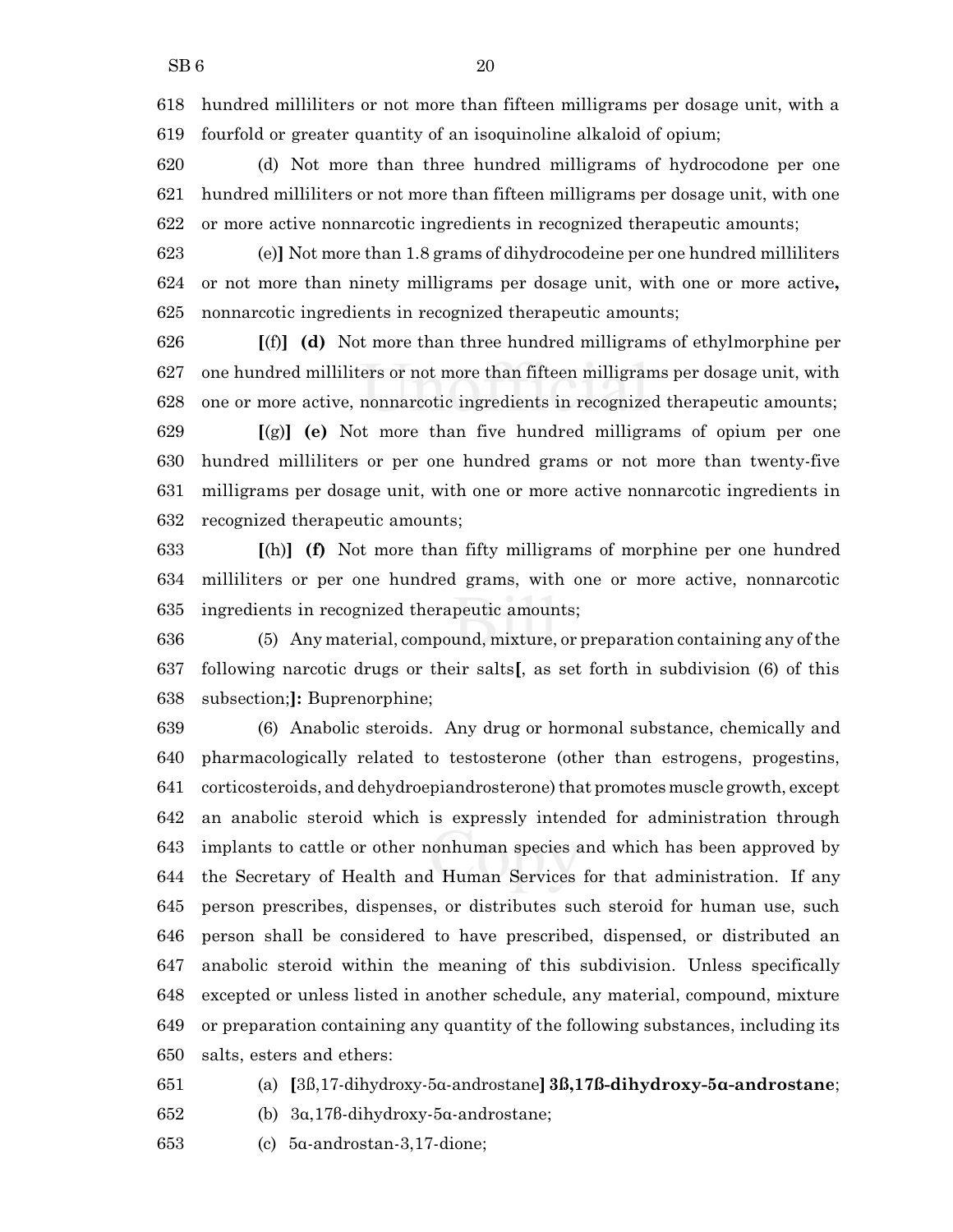| $\overline{21}$ |
|-----------------|
|                 |

| 654 | 1-androstenediol (3β,17β-dihydroxy-5α-androst-1-ene);<br>(d)                                           |
|-----|--------------------------------------------------------------------------------------------------------|
| 655 | 1-androstenediol (3a,178-dihydroxy-5a-androst-1-ene);<br>(e)                                           |
| 656 | 4-androstenediol (36,176-dihydroxy-androst-4-ene);<br>(f)                                              |
| 657 | 5-androstenediol (38,178-dihydroxy-androst-5-ene);<br>(g)                                              |
| 658 | 1-androstenedione $([5\alpha]$ -androst-1-en-3,17-dione);<br>(h)                                       |
| 659 | 4-androstenedione (androst-4-en-3,17-dione);<br>(i)                                                    |
| 660 | 5-androstenedione (androst-5-en-3,17-dione);<br>(i)                                                    |
| 661 | Bolasterone (7a, 17a-dimethyl-178-hydroxyandrost-4-en-3-one);<br>(k)                                   |
| 662 | Boldenone (176-hydroxyandrost-1,4,-diene-3-one);<br>(1)                                                |
| 663 | Boldione;<br>(m)                                                                                       |
| 664 | Calusterone (78, 17a-dimethyl-178-hydroxyandrost-4-en-3-one);<br>(n)                                   |
| 665 | Clostebol (4-chloro-178-hydroxyandrost-4-en-3-one);<br>$\circ$                                         |
| 666 | (p) Dehydrochloromethyltestosterone (4-chloro-178-hydroxy-17a-methyl-androst-                          |
| 667 | $1,4$ -dien-3-one);                                                                                    |
| 668 | Desoxymethyltestosterone;<br>(g)                                                                       |
| 669 | $\Delta 1$ -dihydrotestosterone (a.k.a. '1-testosterone')(178-hydroxy-5 $\alpha$ -androst-1-en-<br>(r) |
| 670 | $3$ -one);                                                                                             |
| 671 | [4-dihydrotestosterone (17ß-hydroxy-androstan-3-one);<br>(s)                                           |
| 672 | (t)] Drostanolone (17ß-hydroxy-2a-methyl-5a-androstan-3-one);                                          |
| 673 | Ethylestrenol $(17\alpha$ -ethyl-17ß-hydroxyestr-4-ene);<br>$\lceil$ (u)<br>(t)                        |
| 674 | $\lceil (v) \rceil$ (u) Fluoxymesterone (9-fluoro-17a-methyl-11ß,17ß-dihydroxyandrost-4-en-            |
| 675 | 3-one);                                                                                                |
| 676 | $[(w)]$ (v) Formebolone (2-formyl-17 $\alpha$ -methyl-11 $\alpha$ ,17 $\beta$ -dihydroxyandrost-       |
| 677 | 1,4-dien-3-one);                                                                                       |
| 678 | $[(x)]$ (w) Furazabol (17a-methyl-17ß-hydroxyandrostano $[2,3-c]$ -furazan);                           |
| 679 | 13ß-ethyl-17ß-hydroxygon-4-en-3-one;<br>(x)<br>[(y)]                                                   |
| 680 | $[(z)]$ (y) 4-hydroxytestosterone $(4,17\beta$ -dihydroxy-androst-4-en-3-one);                         |
| 681 | $\lbrack$ (aa)] (z) 4-hydroxy-19-nortestosterone (4,17ß-dihydroxy-estr-4-en-3-one);                    |
| 682 | [(bb)] (aa) Mestanolone [(17a-methyl-17ß-hydroxy-5-androstan-3-one)]                                   |
| 683 | $(17a-methyl-17B-hydroxy-5a-androstan-3-one);$                                                         |
| 684 | [(cc)] (bb) Mesterolone [(1amethyl-17ß-hydroxy-[5a]-androstan-3-one)]                                  |
| 685 | $(1\alpha$ - methyl-17ß-hydroxy-[5 $\alpha$ ]-androstan-3-one);                                        |
| 686 | [(dd)] (cc) Methandienone (17a-methyl-17ß-hydroxyandrost-1,4-dien-3-                                   |
| 687 | one);                                                                                                  |
| 688 | [(ee)] $(dd)$ Methandriol (17 $\alpha$ -methyl-3 $\beta$ ,17 $\beta$ -dihydroxyandrost-5-ene);         |
| 689 | (ee) Methasterone $(2\alpha, 17\alpha$ -dimethyl-5 $\alpha$ -androstan-17 $\beta$ -ol-3-<br>[(ff)]     |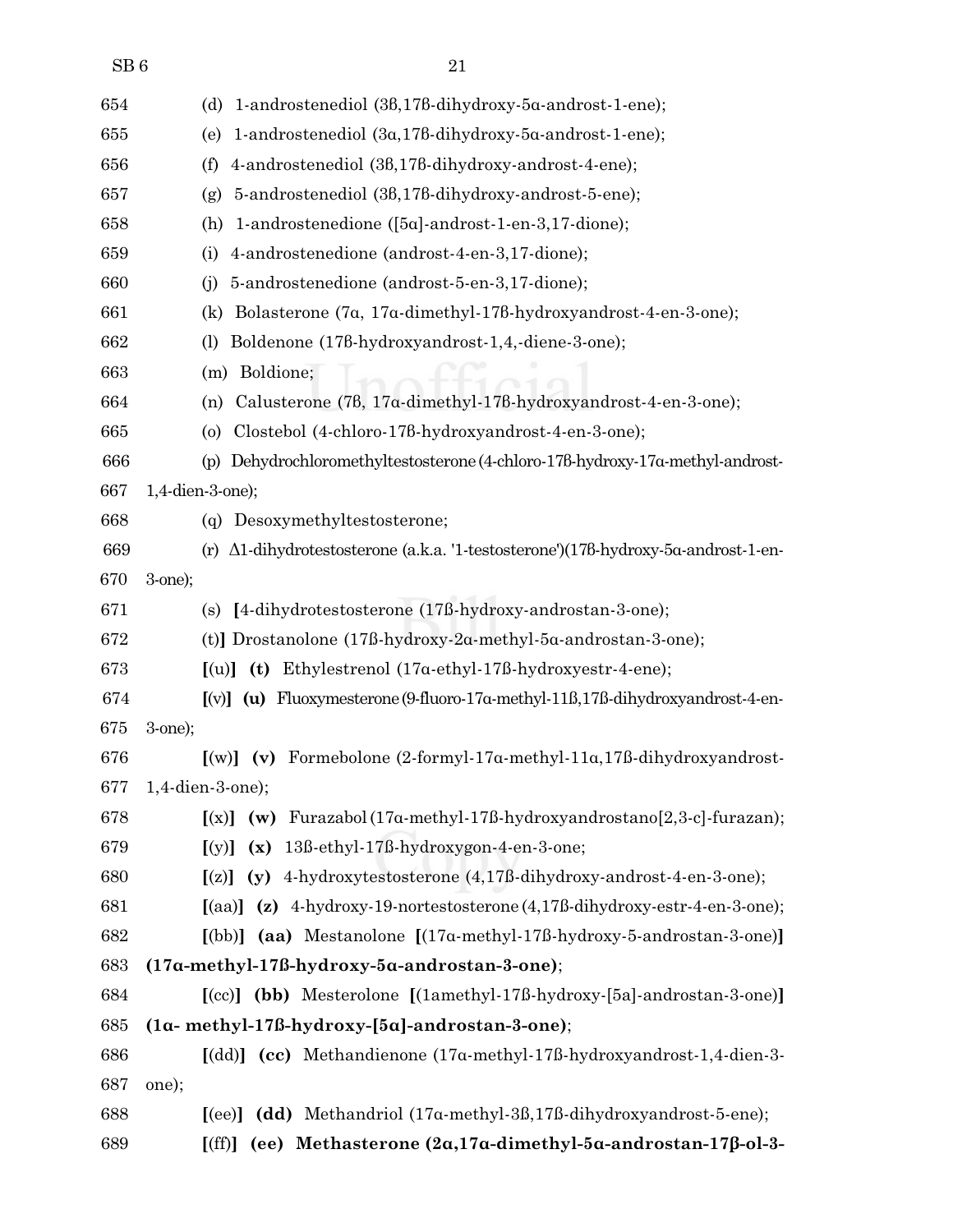| 690 | one);                                                                                    |
|-----|------------------------------------------------------------------------------------------|
| 691 | Methenolone (1-methyl-17ß-hydroxy-5a-androst-1-en-3-one);<br>(ff)                        |
| 692 | 17α-methyl-3β,17β-dihydroxy-5α-androstane);<br>(gg)                                      |
| 693 | $17\alpha$ -methyl-3 $\alpha$ , 17 $\beta$ -dihydroxy-5 $\alpha$ -androstane);<br>(hh)   |
| 694 | 17α-methyl-3β,17β-dihydroxyandrost-4-ene;<br>(ii)                                        |
| 695 | 17a-methyl-4-hydroxynandrolone (17a-methyl-4-hydroxy-178-hydroxyestr-<br>(i)             |
| 696 | 4-en-3-one);                                                                             |
| 697 | (kk) Methyldienolone (17a-methyl-178-hydroxyestra-4,9(10)-dien-3-one);                   |
| 698 | [Methyltrienolone (17a-methyl-17ß-hydroxyestra-4,9-11-trien-3-one)]<br>(11)              |
| 699 | Methyltrienolone (17a-methyl-17ß-hydroxyestra-4,9,11-trien-3-one);                       |
| 700 | (mm) Methyltestosterone (17a-methyl-178-hydroxyandrost-4-en-3-one);                      |
| 701 | (nn) Mibolerone (7a,17a-dimethyl-176-hydroxyestr-4-en-3-one);                            |
| 702 | (oo) $17a$ -methyl- $\Delta$ 1-dihydrotestosterone (178-hydroxy-17a-methyl- $5a$ -       |
| 703 | androst-1-en-3-one) (a.k.a. '17-a-methyl-1-testosterone');                               |
| 704 | (pp) Nandrolone (176-hydroxyestr-4-ene-3-one);                                           |
| 705 | 19-nor-4-androstenediol (38,176-dihydroxyestr-4-ene);<br>(qq)                            |
| 706 | 19-nor-4-androstenediol (3a, 176-dihydroxyestr-4-ene);<br>(rr)                           |
| 707 | 19-nor-4,9(10)-androstadienedione (estra-4,9(10)-diene-3,17-dione);<br>(s <sub>s</sub> ) |
| 708 | 19-nor-5-androstenediol (38,176-dihydroxyestr-5-ene);<br>(tt)                            |
| 709 | (uu) $19$ -nor-5-androstenediol $(3\alpha, 17\beta$ -dihydroxyestr-5-ene);               |
| 710 | 19-nor-4-androstenedione (estr-4-en-3,17-dione);<br>(vv)                                 |
| 711 | (ww) 19-nor-5-androstenedione (estr-5-en-3,17-dione);                                    |
| 712 | $(xx)$ Norbolethone $(138, 17\alpha$ -diethyl-178-hydroxygon-4-en-3-one);                |
| 713 | (yy) Norclostebol (4-chloro-176-hydroxyestr-4-en-3-one);                                 |
| 714 | Norethandrolone (17a-ethyl-178-hydroxyestr-4-en-3-one);<br>(zz)                          |
| 715 | (aaa) Normethandrolone (17a-methyl-178-hydroxyestr-4-en-3-one);                          |
| 716 | (bbb) Oxandrolone (17a-methyl-178-hydroxy-2-oxa-[5a]-androstan-3-one);                   |
| 717 | (ccc) Oxymesterone (17a-methyl-4,178-dihydroxyandrost-4-en-3-one);                       |
| 718 | $(\text{ddd})$ Oxymethalone $(17a\text{-methyl-2-hydroxymethylene-178-hydroxy-[5a]-10a)$ |
| 719 | androstan-3-one);                                                                        |
| 720 | (eee) Prostanozol (17β-hydroxy-5α-androstano[3,2-c]pyrazole);                            |
| 721 | (fff) Stanolone $(\Delta 1$ -dihydrotestosterone $(a.k.a. 1-test$ osterone)              |
| 722 | $(17\beta-hydroxy-5\alpha-androst-1-en-3-one));$                                         |
| 723 | (ggg) Stanozolol (17a-methyl-17ß-hydroxy-[5a]-androst-2-eno[3,2-c]-pyrazole);            |
| 724 | (hhh) Stenbolone (17ß-hydroxy-2-methyl-[5a]-androst-1-en-3-one);<br>$[(\text{ff})]$      |
| 725 | (iii) Testolactone (13-hydroxy-3-oxo-13, 17-secoandrosta-1, 4-dien-<br>[(ggg)]           |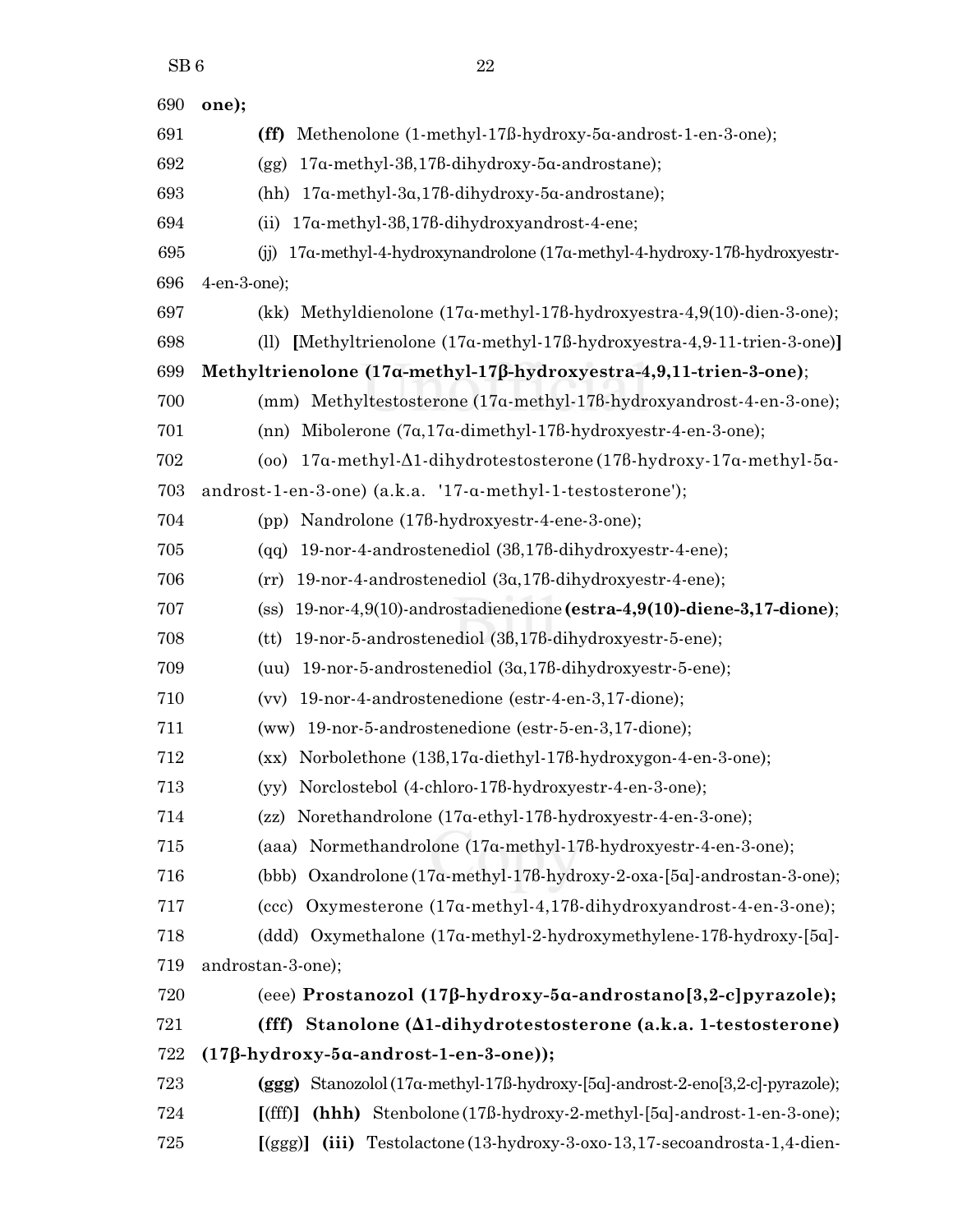17-oic acid lactone);

**[**(hhh)**] (jjj)** Testosterone (17ß-hydroxyandrost-4-en-3-one);

 **[**(iii)**] (kkk)** Tetrahydrogestrinone (13ß,17á-diethyl-17ß-hydroxygon-4,9,11-trien-3-one);

**[**(jjj)**] (lll)** Trenbolone (17ß-hydroxyestr-4,9,11-trien-3-one);

 **[**(kkk)**] (mmm)** Any salt, ester, or ether of a drug or substance described or listed in this subdivision, except an anabolic steroid which is expressly intended for administration through implants to cattle or other nonhuman species and which has been approved by the Secretary of Health and Human Services for that administration;

 (7) Dronabinol (synthetic) in sesame oil and encapsulated in a soft gelatin capsule in a United States Food and Drug Administration approved drug product;

 (8) The department of health and senior services may except by rule any compound, mixture, or preparation containing any stimulant or depressant substance listed in subdivisions (1) and (2) of this subsection from the application of all or any part of sections 195.010 to 195.320 if the compound, mixture, or preparation contains one or more active medicinal ingredients not having a stimulant or depressant effect on the central nervous system, and if the admixtures are included therein in combinations, quantity, proportion, or concentration that vitiate the potential for abuse of the substances which have a stimulant or depressant effect on the central nervous system.

 7. The department of health and senior services shall place a substance in Schedule IV if it finds that:

 (1) The substance has a low potential for abuse relative to substances in Schedule III;

 (2) The substance has currently accepted medical use in treatment in the United States; and

 (3) Abuse of the substance may lead to limited physical dependence or psychological dependence relative to the substances in Schedule III.

 8. The controlled substances listed in this subsection are included in Schedule IV:

 (1) Any material, compound, mixture, or preparation containing any ofthe following narcotic drugs or their salts calculated as the free anhydrous base or alkaloid, in limited quantities as set forth below:

 (a) Not more than one milligram of difenoxin and not less than twenty-five micrograms of atropine sulfate per dosage unit;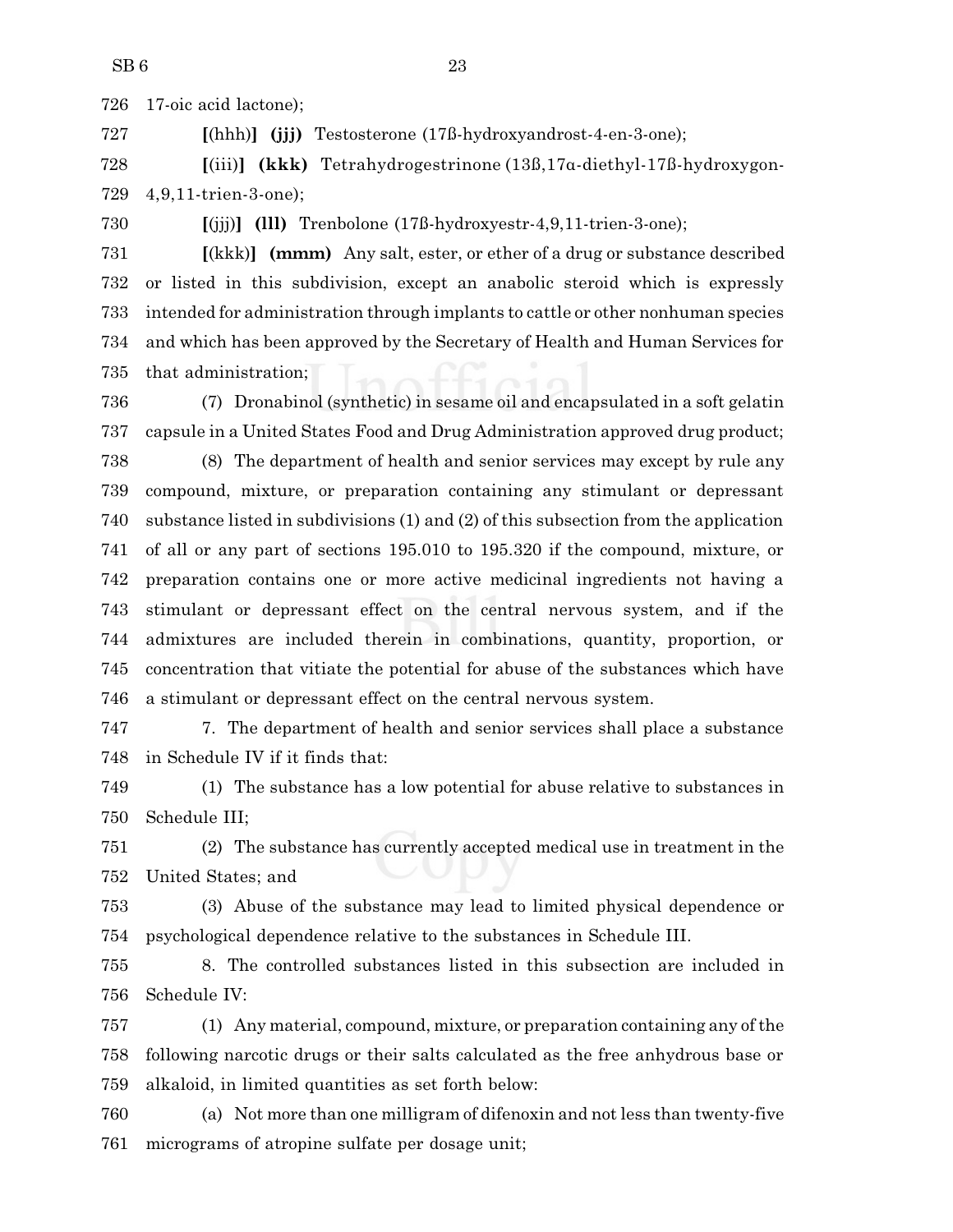(b) Dextropropoxyphene (alpha-(+)-4-dimethylamino-1, 2-diphenyl-3- methyl-2-propionoxybutane);

 (c) **2-[(dimethylamino)methyl]-1-(3-methoxyphenyl)cyclohexanol, its salts, optical and geometric isomers, and salts of these isomers (including tramadol);**

 **(d)** Any of the following limited quantities of narcotic drugs or their salts, which shall include one or more nonnarcotic active medicinal ingredients in sufficient proportion to confer upon the compound, mixture or preparation valuable medicinal qualities other than those possessed by the narcotic drug alone:

 a. Not more than two hundred milligrams of codeine per one hundred milliliters or per one hundred grams;

 b. Not more than one hundred milligrams of dihydrocodeine per one hundred milliliters or per one hundred grams;

 c. Not more than one hundred milligrams of ethylmorphine per one hundred milliliters or per one hundred grams;

 (2) Any material, compound, mixture or preparation containing any quantity of the following substances, including their salts, isomers, and salts of isomers whenever the existence of those salts, isomers, and salts of isomers is possible within the specific chemical designation:

- (a) **Alfaxalone;**
- **(b)** Alprazolam;
- **[**(b)**] (c)** Barbital;
- **[**(c)**] (d)** Bromazepam;
- **[**(d)**] (e)** Camazepam;
- **[**(e)**] (f) Carisoprodol;**
- **(g)** Chloral betaine;
- **[**(f)**] (h)** Chloral hydrate;
- **[**(g)**] (i)** Chlordiazepoxide;
- **[**(h)**] (j)** Clobazam;
- **[**(i)**] (k)** Clonazepam;
- **[**(j)**] (l)** Clorazepate;
- **[**(k)**] (m)** Clotiazepam;
- **[**(l)**] (n)** Cloxazolam;
- **[**(m)**] (o)** Delorazepam;
- **[**(n)**] (p)** Diazepam;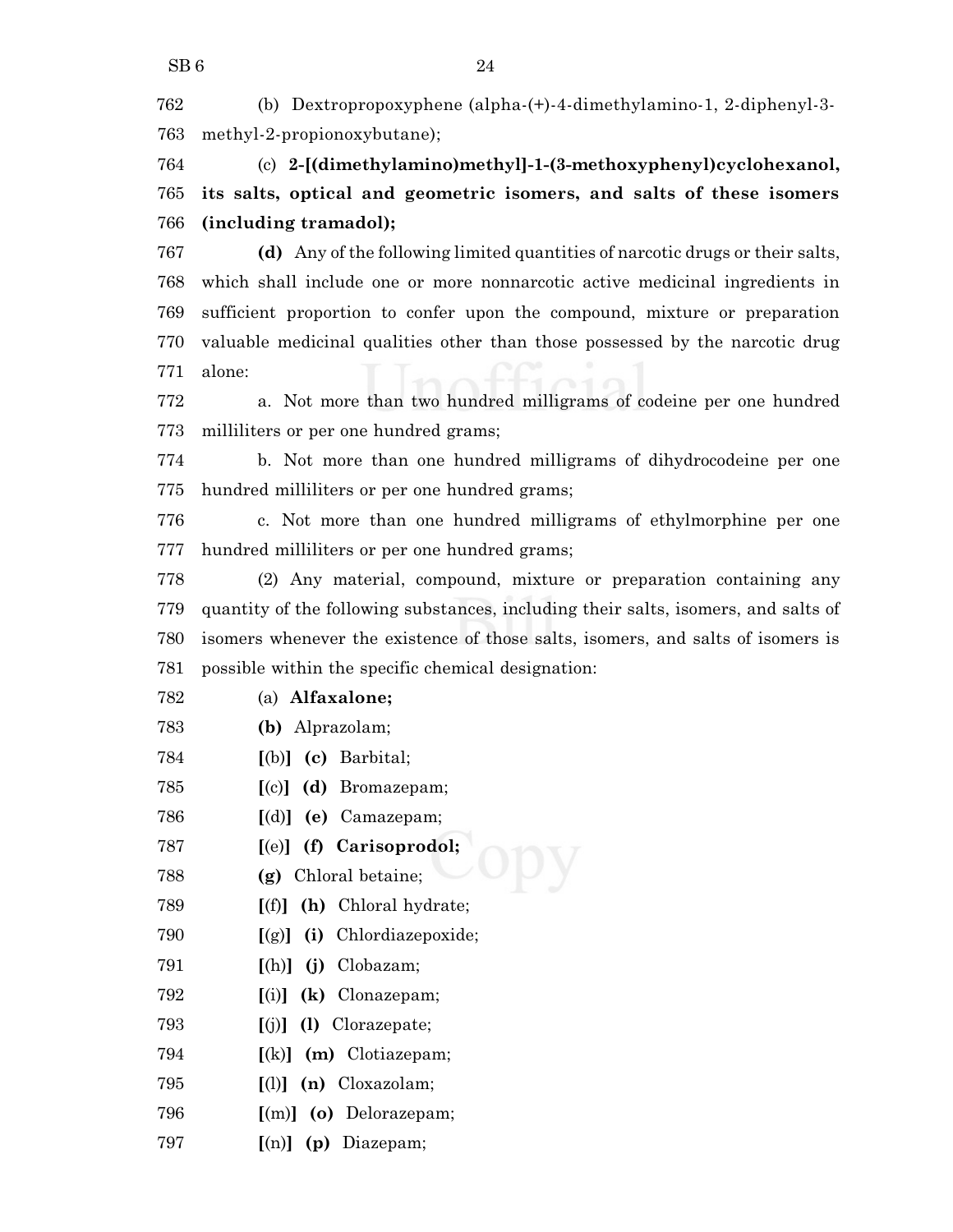| 798 | (q) Dichloralphenazone;<br>[(o)]                 |
|-----|--------------------------------------------------|
| 799 | (r) Estazolam;<br>[(p)]                          |
| 800 | $[(q)]$ (s) Ethchlorvynol;                       |
| 801 | (t) Ethinamate;<br>[(r)]                         |
| 802 | (u) Ethyl loflazepate;<br>[(s)]                  |
| 803 | (v) Fludiazepam;<br>[(t)]                        |
| 804 | (w) Flunitrazepam;<br>[(u)]                      |
| 805 | $[(v)]$ (x) Flurazepam;                          |
| 806 | (y) Fospropofol;<br>[(w)]                        |
| 807 | (z) Halazepam;<br>[(x)]                          |
| 808 | (aa) Haloxazolam;<br>[(y)]                       |
| 809 | (bb) Ketazolam;<br>[(z)]                         |
| 810 | $\left[$ (aa) $\right]$ (cc) Loprazolam;         |
| 811 | [(bb)] (dd) Lorazepam;                           |
| 812 | $[ (cc) ]$ (ee) Lormetazepam;                    |
| 813 | [(dd)] (ff) Mebutamate;                          |
| 814 | (gg) Medazepam;<br>$[$ (ee)]                     |
| 815 | (hh) Meprobamate;<br>[(ff)]                      |
| 816 | (ii) Methohexital;<br>[(gg)]                     |
| 817 | [(hh)] (jj) Methylphenobarbital (mephobarbital); |
| 818 | (kk) Midazolam;<br>[(ii)]                        |
| 819 | (ll) Nimetazepam;<br>[(jj)]                      |
| 820 | $(kk)$ (mm) Nitrazepam;                          |
| 821 | $[1]$ $(nn)$ Nordiazepam;                        |
| 822 | $[$ (mm) $]$ (oo) Oxazepam;                      |
| 823 | $[$ (nn) $]$ (pp) Oxazolam;                      |
| 824 | $[ (oo) ] (qq)$ Paraldehyde;                     |
| 825 | [(pp)] (rr) Petrichloral;                        |
| 826 | $\left[\text{(qq)}\right]$ (ss) Phenobarbital;   |
| 827 | $[$ (rr)] $(tt)$ Pinazepam;                      |
| 828 | $[$ (ss) $]$ (uu) Prazepam;                      |
| 829 | $[$ (tt)] (vv) Quazepam;                         |
| 830 | $[$ (uu)] $($ ww) Suvorexant;                    |
| 831 | (xx) Temazepam;                                  |
| 832 | $(vv)$ (yy) Tetrazepam;                          |
| 833 | [(ww)] (zz) Triazolam;                           |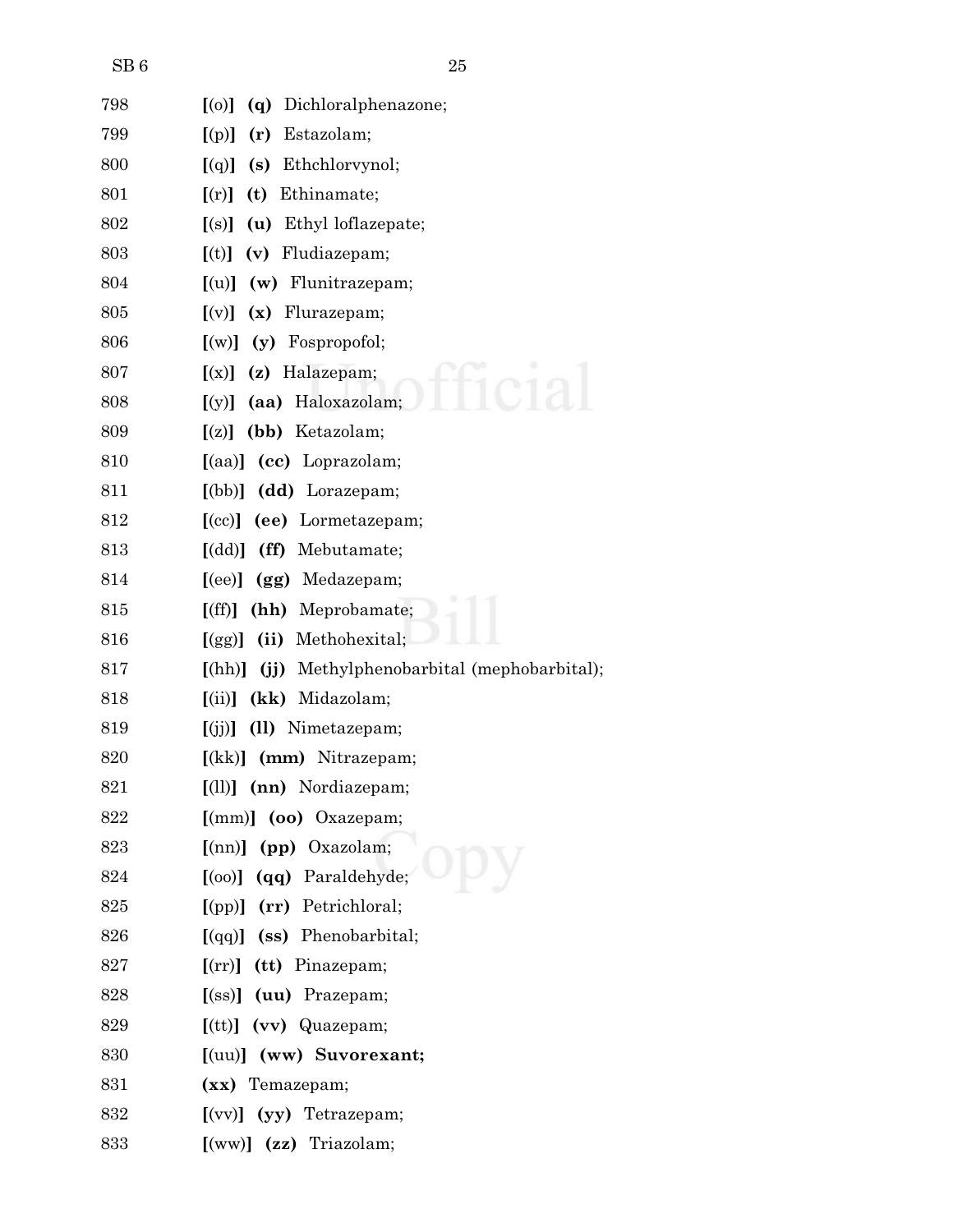| 834 |  | $[(xx)]$ (aaa) Zaleplon; |
|-----|--|--------------------------|

**[**(yy)**] (bbb)** Zolpidem;

**[**(zz)**] (ccc)** Zopiclone;

 (3) Any material, compound, mixture, or preparation which contains any quantity of the following substance including its salts, isomers and salts of isomers whenever the existence of such salts, isomers and salts of isomers is possible: fenfluramine;

 (4) **Any material, compound, mixture, or preparation which contains any quantity of the following substances, including its salts, isomers, and salts of isomers, whenever the existence of such salts, isomers, and salts of isomers is possible: Lorcaserin;**

 **(5)** Any material, compound, mixture or preparation containing any quantity of the following substances having a stimulant effect on the central nervous system, including their salts, isomers and salts of isomers:

(a) Cathine ((+)-norpseudoephedrine);

- (b) Diethylpropion;
- (c) Fencamfamin;
- (d) Fenproporex;
- (e) Mazindol;
- (f) Mefenorex;
- (g) Modafinil;
- (h) Pemoline, including organometallic complexes and chelates thereof;
- (i) Phentermine;
- (j) Pipradrol;
- (k) Sibutramine;
- (l) SPA ((-)-1-dimethyamino-1,2-diphenylethane);
- **[**(5)**] (6)** Any material, compound, mixture or preparation containing any quantity of the following substance, including its salts:
- (a) Butorphanol **(including its optical isomers)**;

 (b) **Eluxadoline(5-[[[(2***S***)-2-amino-3-[4-aminocarbonyl)-2,6-dimethylphenyl]- 1-oxopropyl] [(1***S***)-1-(4-phenyl-1** *H***-imidazol-2-yl)ethyl]amino]methyl]-2- methoxybenzoic acid) (including its optical isomers) and its salts, isomers, and salts of isomers;**

**(c)** Pentazocine;

 **[**(6)**] (7)** Ephedrine, its salts, optical isomers and salts of optical isomers, when the substance is the only active medicinal ingredient;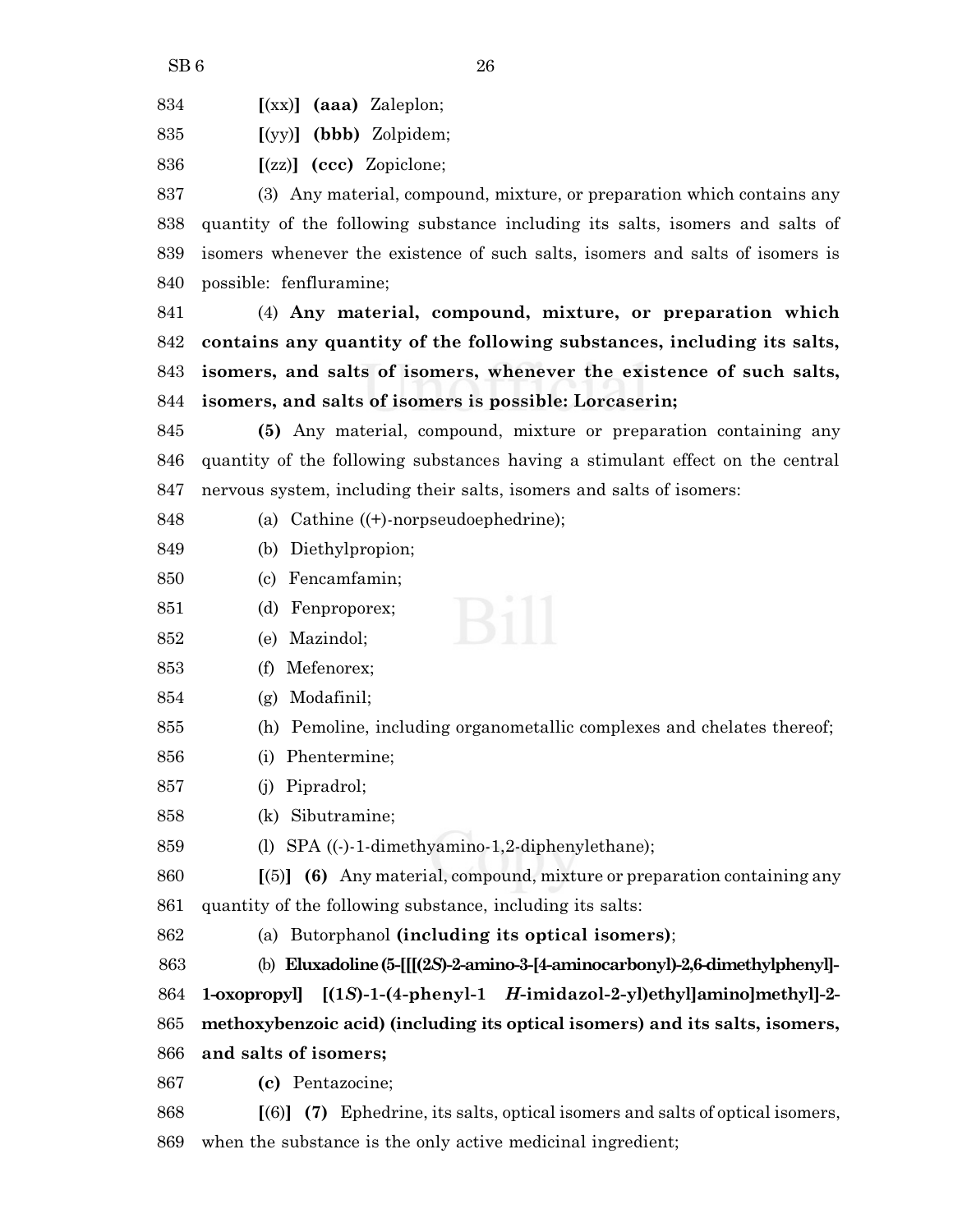**[**(7)**] (8)** The department of health and senior services may except by rule any compound, mixture, or preparation containing any depressant substance listed in subdivision (1) of this subsection from the application of all or any part of sections 195.010 to 195.320 and sections 579.015 to 579.086 if the compound, mixture, or preparation contains one or more active medicinal ingredients not having a depressant effect on the central nervous system, and if the admixtures are included therein in combinations, quantity, proportion, or concentration that vitiate the potential for abuse of the substances which have a depressant effect on the central nervous system.

 9. The department of health and senior services shall place a substance in Schedule V if it finds that:

 (1) The substance has low potential for abuse relative to the controlled substances listed in Schedule IV;

 (2) The substance has currently accepted medical use in treatment in the United States; and

 (3) The substance has limited physical dependence or psychological dependence liability relative to the controlled substances listed in Schedule IV.

 10. The controlled substances listed in this subsection are included in Schedule V:

 (1) Any compound, mixture or preparation containing any of the following narcotic drugs or their salts calculated as the free anhydrous base or alkaloid, in limited quantities as set forth below, which also contains one or more nonnarcotic active medicinal ingredients in sufficient proportion to confer upon the compound, mixture or preparation valuable medicinal qualities other than those possessed by the narcotic drug alone:

 (a) **Not more than two hundred milligrams of codeine per one hundred milliliters or per one hundred grams;**

 **(b) Not more than one hundred milligrams of dihydrocodeine per one hundred milliliters or per one hundred grams;**

 **(c) Not more than one hundred milligrams of ethylmorphine per one hundred milliliters or per one hundred grams;**

 **(d)** Not more than two and five-tenths milligrams of diphenoxylate and not less than twenty-five micrograms of atropine sulfate per dosage unit;

 **[**(b)**] (e)** Not more than one hundred milligrams of opium per one hundred milliliters or per one hundred grams;

**[**(c)**] (f)** Not more than five-tenths milligram of difenoxin and not less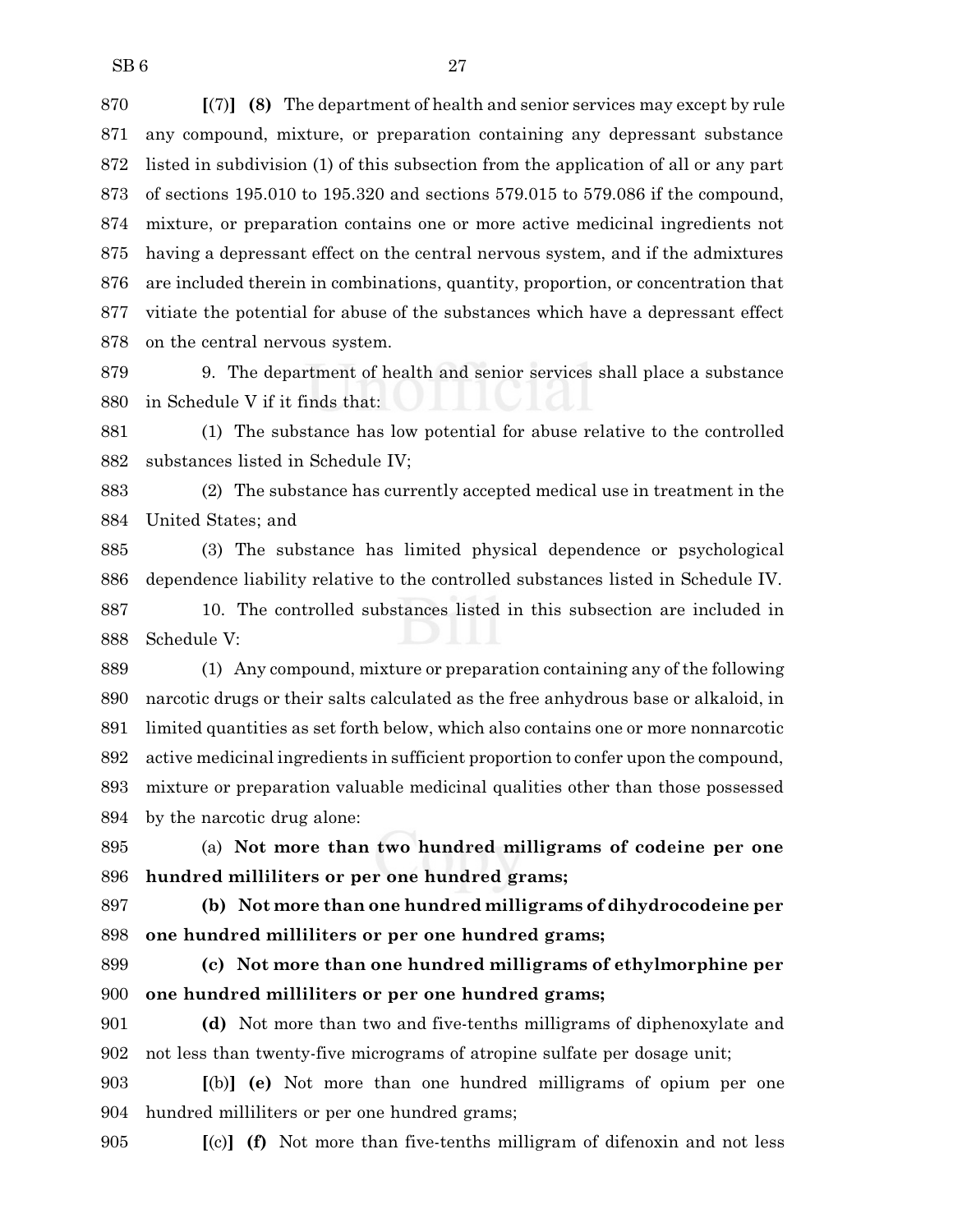than twenty-five micrograms of atropine sulfate per dosage unit;

 (2) Any material, compound, mixture or preparation which contains any quantity of the following substance having a stimulant effect on the central nervous system including its salts, isomers and salts of isomers: pyrovalerone;

 (3) Any compound, mixture, or preparation containing any detectable quantity of pseudoephedrine or its salts or optical isomers, or salts of optical isomers or any compound, mixture, or preparation containing any detectable quantity of ephedrine or its salts or optical isomers, or salts of optical isomers;

 (4) Unless specifically exempted or excluded or unless listed in another schedule, any material, compound, mixture, or preparation which contains any quantity of the following substances having a depressant effect on the central nervous system, including its salts:

 (a) **Brivaracetam((25)-2-[(4R)-2-oxo-4-propylpyrrolidin-1-yl]butanamide) (also referred to as BRV; UCB-34714; Briviact);**

 **(b) Ezogabine [N–[2-amino-4(4-fluorobenzylamino)-phenyl]-carbamic acid ethyl ester];**

**(c)** Lacosamide **[(R)-2-acetoamido-N-benzyl-3-methoxy-propionamide]**;

 **[**(b)**] (d)** Pregabalin **[(***S***)-3-(aminomethyl)-5-methylhexanoic acid]; (5) Any drug product in finished dosage formulation that has been approved by the U.S. Food and Drug Administration that contains cannabidiol (2-[1R-3-methyl-6R-(1-methylethenyl)-2-cyclohexen-1-yl]-5- pentyl-1,3-benzenediol) derived from cannabis and no more than 0.1 percent (w/w) residual tetrahydro cannabinols**.

 11. If any compound, mixture, or preparation as specified in subdivision (3) of subsection 10 of this section is dispensed, sold, or distributed in a pharmacy without a prescription:

 (1) All packages of any compound, mixture, or preparation containing any detectable quantity of pseudoephedrine, its salts or optical isomers, or salts of optical isomers or ephedrine, its salts or optical isomers, or salts of optical isomers, shall be offered for sale only from behind a pharmacy counter where the public is not permitted, and only by a registered pharmacist or registered pharmacy technician; and

 (2) Any person purchasing, receiving or otherwise acquiring any compound, mixture, or preparation containing any detectable quantity of pseudoephedrine, its salts or optical isomers, or salts of optical isomers or ephedrine, its salts or optical isomers, or salts of optical isomers shall be at least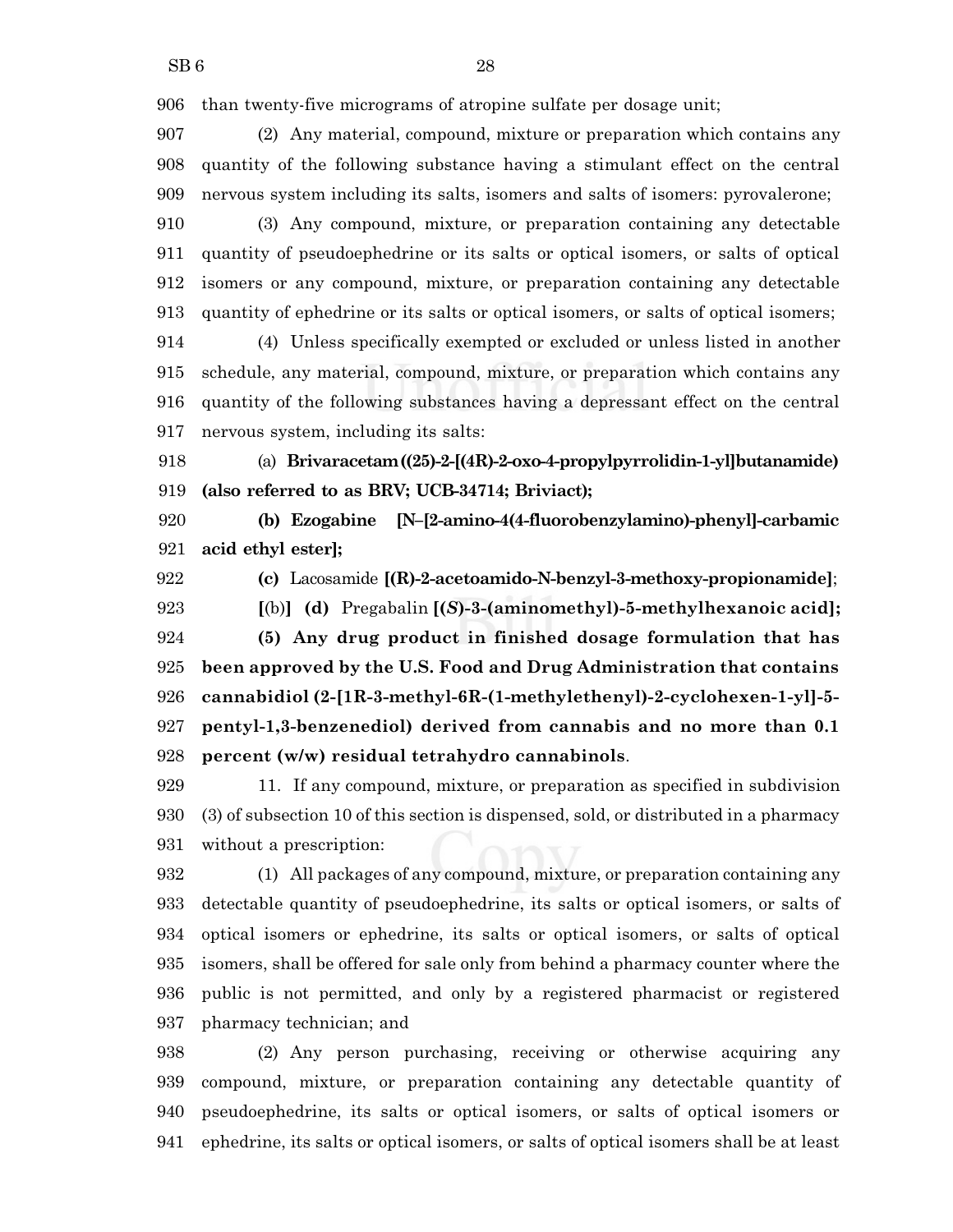eighteen years of age; and

 (3) The pharmacist, intern pharmacist, or registered pharmacy technician shall require any person, prior to such person's purchasing, receiving or otherwise acquiring such compound, mixture, or preparation to furnish suitable photo identification that is issued by a state or the federal government or a document that, with respect to identification, is considered acceptable and showing the date of birth of the person;

 (4) The seller shall deliver the product directly into the custody of the purchaser.

 12. Pharmacists,internpharmacists, and registered pharmacy technicians shall implement and maintain an electronic log of each transaction. Such log shall include the following information:

(1) The name, address, and signature of the purchaser;

(2) The amount of the compound, mixture, or preparation purchased;

(3) The date and time of each purchase; and

 (4) The name or initials of the pharmacist, intern pharmacist, or registered pharmacy technician who dispensed the compound, mixture, or preparation to the purchaser.

 13. Each pharmacy shall submit information regarding sales of any compound, mixture, or preparation as specified in subdivision (3) of subsection 10 of this section in accordance with transmission methods and frequency established by the department by regulation;

 14. No person shall dispense, sell, purchase, receive, or otherwise acquire quantities greater than those specified in this chapter.

 15. All persons who dispense or offer for sale pseudoephedrine and ephedrine products in a pharmacy shall ensure that all such products are located only behind a pharmacy counter where the public is not permitted.

 16. The penalties for a knowing or reckless violation of the provisions of subsections 11 to 15 of this section are found in section 579.060.

 17. The scheduling of substances specified in subdivision (3) of subsection 10 of this section and subsections 11, 12, 14, and 15 of this section shall not apply to any compounds, mixtures, or preparations that are in liquid or liquid-filled gel capsule form or to any compound, mixture, or preparation specified in subdivision (3) of subsection 10 of this section which must be dispensed, sold, or distributed in a pharmacy pursuant to a prescription.

18. The manufacturer of a drug product or another interested party may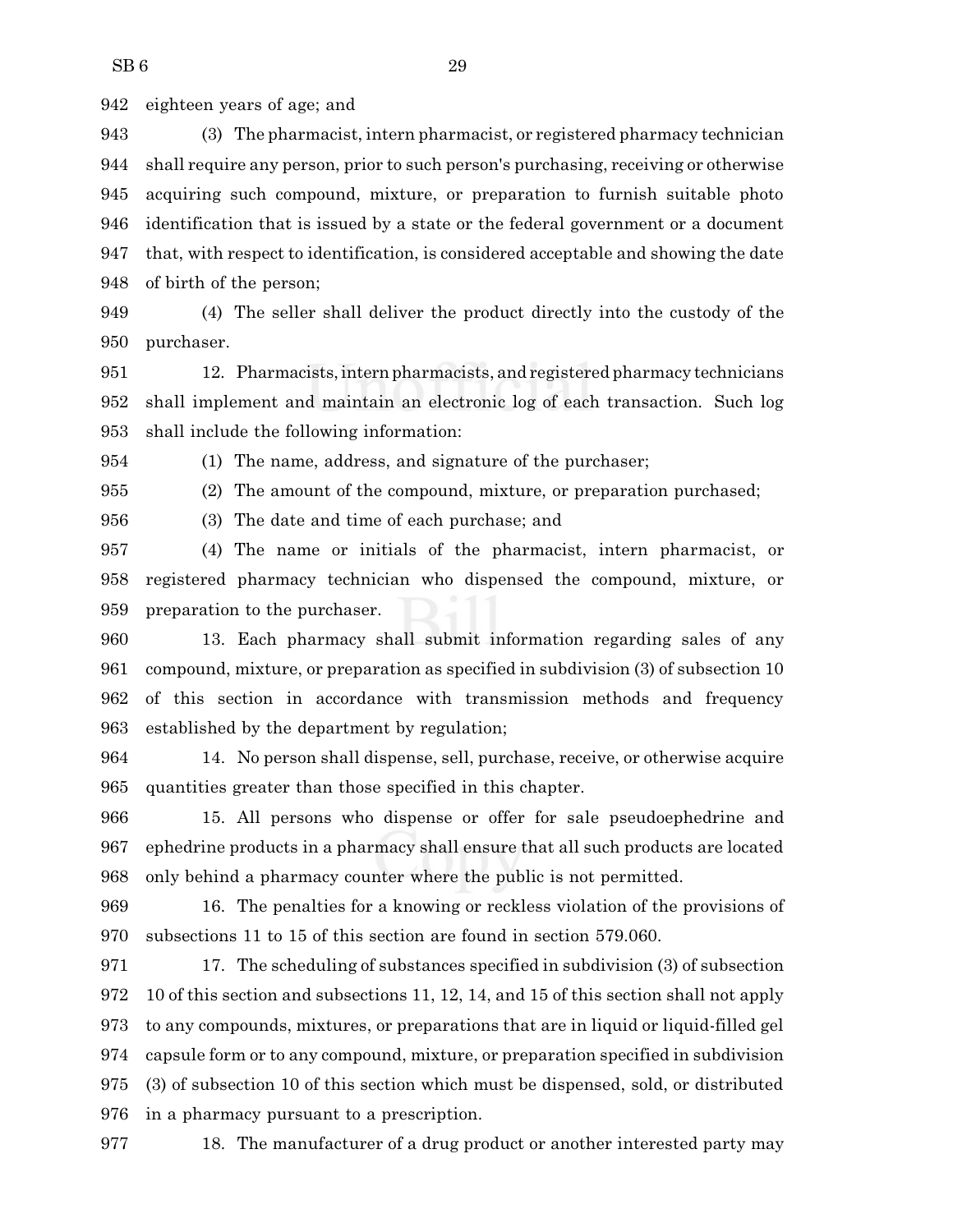apply with the department of health and senior services for an exemption from this section. The department of health and senior services may grant an exemption by rule from this section if the department finds the drug product is not used in the illegal manufacture of methamphetamine or other controlled or dangerous substances. The department of health and senior services shall rely on reports from law enforcement and law enforcement evidentiary laboratories in determining if the proposed product can be used to manufacture illicit controlled substances.

 19. The department of health and senior services shall revise and republish the schedules annually.

 20. The department of health and senior services shall promulgate rules under chapter 536 regarding the security and storage of Schedule V controlled substances, as described in subdivision (3) of subsection 10 of this section, for distributors as registered by the department of health and senior services.

 21. Logs of transactions required to be kept and maintained by this section and section 195.417 shall create a rebuttable presumption that the person whose name appears in the logs is the person whose transactions are recorded in the logs.

565.021. 1. A person commits the offense of murder in the second degree if he or she:

 (1) Knowingly causes the death of another person or, with the purpose of causing serious physical injury to another person, causes the death of another person; **[**or**]**

 (2) Commits or attempts to commit any felony, and, in the perpetration or the attempted perpetration of such felony or in the flight from the perpetration or attempted perpetration of such felony, another person is killed as a result of the perpetration or attempted perpetration of such felony or immediate flight from the perpetration of such felony or attempted perpetration of such felony**; or**

 **(3) Knowingly manufactures, delivers, or distributes a Schedule I or II controlled substance, as described in section 195.017 and regulations promulgated by the department of health and senior services and excluding marijuana for medical use as authorized by article XVI of the Missouri Constitution, in violation of chapters 195 or 579, and such controlled substance thereafter is the proximate cause of the death of another person who uses or consumes such controlled substance. It shall not be a defense that the defendant did not directly**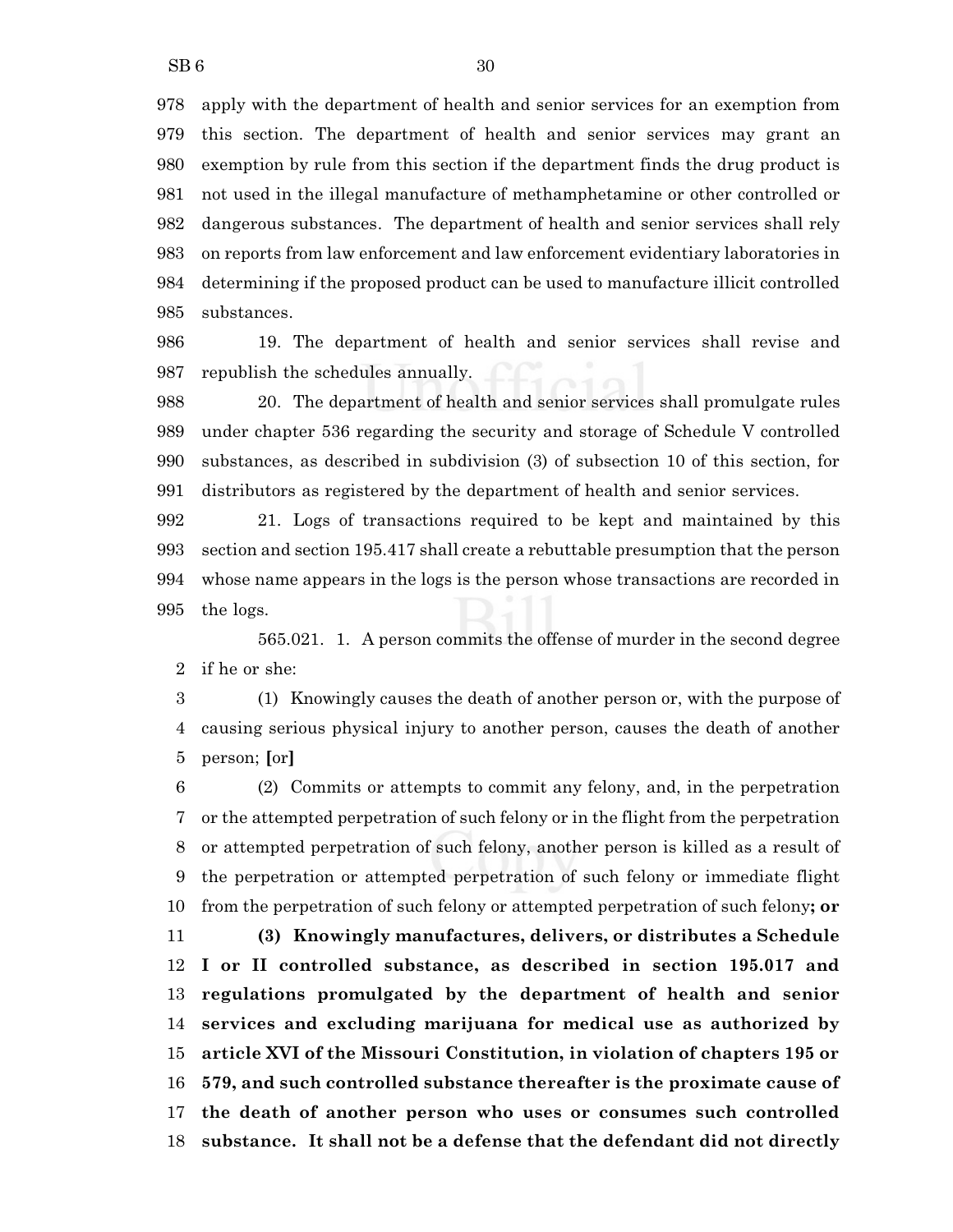#### **deliver or distribute the controlled substance to the decedent**.

 2. The offense of murder in the second degree is a class A felony, and the punishment for second degree murder shall be in addition to the punishment for commission of a related felony or attempted felony, other than murder or manslaughter.

 3. Notwithstanding section 556.046 and section 565.029, in any charge of murder in the second degree, the jury shall be instructed on, or, in a jury-waived trial, the judge shall consider, any and all of the subdivisions in subsection 1 of this section which are supported by the evidence and requested by one of the parties or the court.

579.015. 1. A person commits the offense of possession of a controlled substance if he or she knowingly possesses a controlled substance, except as authorized by this chapter or chapter 195.

 2. The offense of possession of any controlled substance except thirty-five grams or less of marijuana or any synthetic cannabinoid is a class D felony. **If the defendant is an emergency care provider, as defined in section 191.630, or a home health care employee, a hospice employee, an in- home care employee, a personal care assistant, or any other individual who provides home health services, as defined in section 197.400, or personal care assistance services, as defined in section 208.900, to patients and who knowingly and unlawfully possesses such controlled substance belonging to the patient or another member of the patient's household, the offense is a class C felony.**

 3. The offense of possession of more than ten grams but thirty-five grams or less of marijuana or any synthetic cannabinoid is a class A misdemeanor.

 4. The offense of possession of not more than ten grams of marijuana or any synthetic cannabinoid is a class D misdemeanor. If the defendant has previously been found guilty of any offense of the laws related to controlled substances of this state, or of the United States, or any state, territory, or district, the offense is a class A misdemeanor. Prior findings of guilt shall be pleaded and proven in the same manner as required by section 558.021.

 5. In any complaint, information, or indictment, and in any action or proceeding brought for the enforcement of any provision of this chapter or chapter 195, it shall not be necessary to include any exception, excuse, proviso, or exemption contained in this chapter or chapter 195, and the burden of proof of any such exception, excuse, proviso or exemption shall be upon the defendant.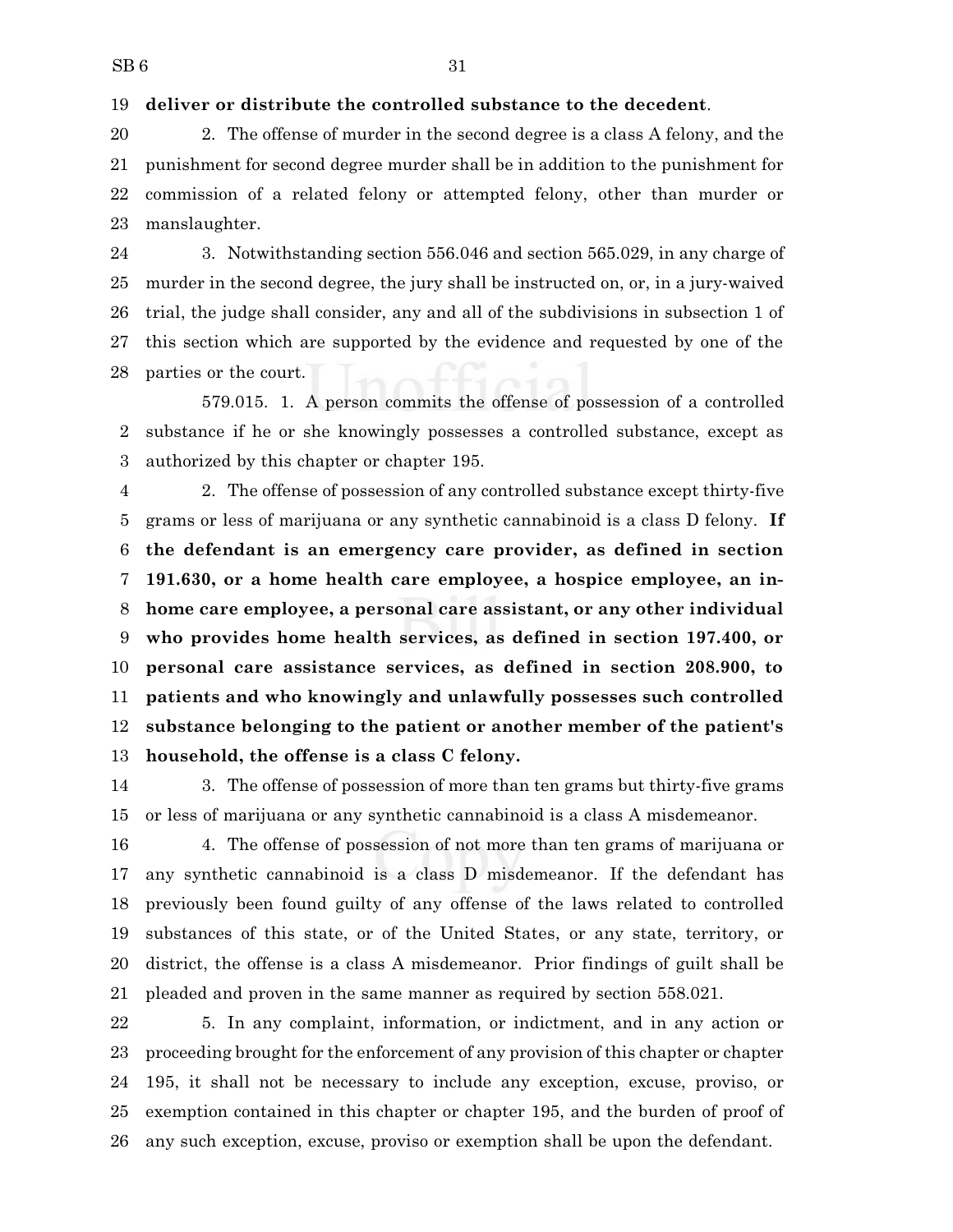579.065. 1. A person commits the offense of trafficking drugs in the first degree if, except as authorized by this chapter or chapter 195, such person knowingly distributes, delivers, manufactures, produces or attempts to distribute, deliver, manufacture or produce:

 (1) More than thirty grams but less than ninety grams of a mixture or substance containing a detectable amount of heroin;

 (2) More than one hundred fifty grams but less than four hundred fifty grams of a mixture or substance containing a detectable amount of coca leaves, except coca leaves and extracts of coca leaves from which cocaine, ecgonine, and derivatives of ecgonine or their salts have been removed; cocaine salts and their optical and geometric isomers, and salts of isomers; ecgonine, its derivatives, their salts, isomers, and salts of isomers; or any compound, mixture, or preparation which contains any quantity of any of the foregoing substances;

 (3) More than eight grams but less than twenty-four grams of a mixture or substance described in subdivision (2) of this subsection which contains cocaine base;

 (4) More than five hundred milligrams but less than one gram of a mixture or substance containing a detectable amount of lysergic acid diethylamide (LSD);

 (5) More than thirty grams but less than ninety grams of a mixture or substance containing a detectable amount of phencyclidine (PCP);

(6) More than four grams but less than twelve grams of phencyclidine;

 (7) More than thirty kilograms but less than one hundred kilograms of a mixture or substance containing marijuana;

 (8) More than thirty grams but less than ninety grams of any material, compound, mixture, or preparation containing any quantity of the following substances having a stimulant effect on the central nervous system: amphetamine, its salts, optical isomers and salts of its optical isomers; methamphetamine, its salts, optical isomers and salts of its optical isomers; phenmetrazine and its salts; or methylphenidate; **[**or**]**

 (9) More than thirty grams but less than ninety grams of any material, compound, mixture, or preparation which contains any quantity of 3,4-methylenedioxymethamphetamine**; or**

 **(10) More than ten grams but less than sixty grams of fentanyl, or any derivative thereof, or any mixture or substance containing a detectable amount of fentanyl**.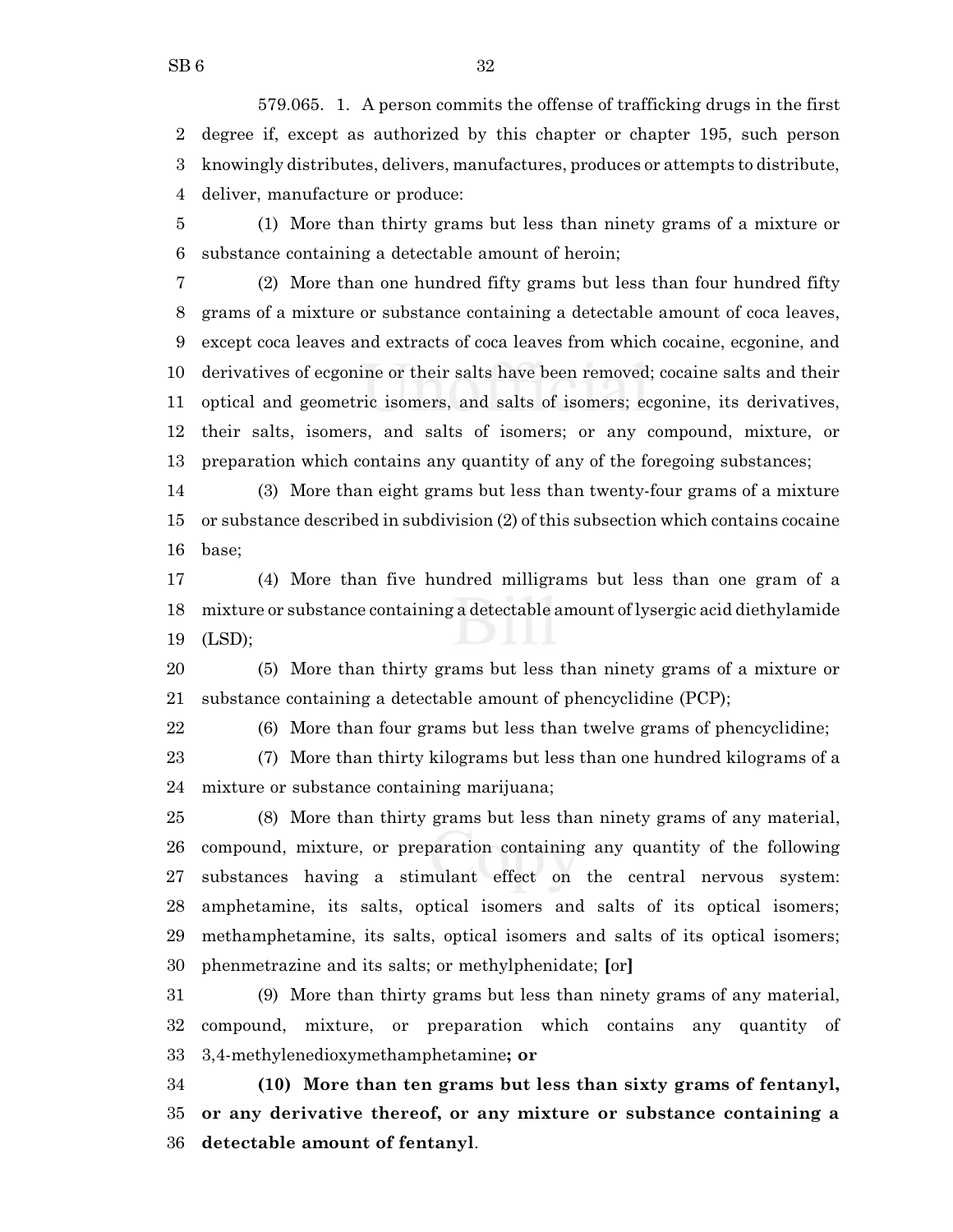2. The offense of trafficking drugs in the first degree is a class B felony.

 3. The offense of trafficking drugs in the first degree is a class A felony if the quantity involved is:

 (1) Ninety grams or more of a mixture or substance containing a detectable amount of heroin; or

 (2) Four hundred fifty grams or more of a mixture or substance containing a detectable amount of coca leaves, except coca leaves and extracts of coca leaves from which cocaine, ecgonine, and derivatives of ecgonine or their salts have been removed; cocaine salts and their optical and geometric isomers, and salts of isomers; ecgonine, its derivatives, their salts, isomers, and salts of isomers; or any compound, mixture, or preparation which contains any quantity of any of the foregoing substances; or

 (3) Twenty-four grams or more of a mixture or substance described in subdivision (2) of this subsection which contains cocaine base; or

 (4) One gram or more of a mixture or substance containing a detectable amount of lysergic acid diethylamide (LSD); or

 (5) Ninety grams or more of a mixture or substance containing a detectable amount of phencyclidine (PCP); or

(6) Twelve grams or more of phencyclidine; or

 (7) One hundred kilograms or more of a mixture or substance containing marijuana; or

 (8) Ninety grams or more of any material, compound, mixture, or preparation containing any quantity of the following substances having a stimulant effect on the central nervous system: amphetamine, its salts, optical isomers and salts of its optical isomers; methamphetamine, its salts, optical isomers and salts of its optical isomers; phenmetrazine and its salts; or methylphenidate; or

 (9) More than thirty grams of any material, compound, mixture, or preparation containing any quantity of the following substances having a stimulant effect on the central nervous system: amphetamine, its salts, optical isomers, and salts of its optical isomers; methamphetamine, its salts, optical isomers, and salts of its optical isomers; phenmetrazine and its salts; or methylphenidate, and the location of the offense was within two thousand feet of real property comprising a public or private elementary, vocational, or secondary school, college, community college, university, or any school bus, in or on the real property comprising public housing or any other governmental assisted housing,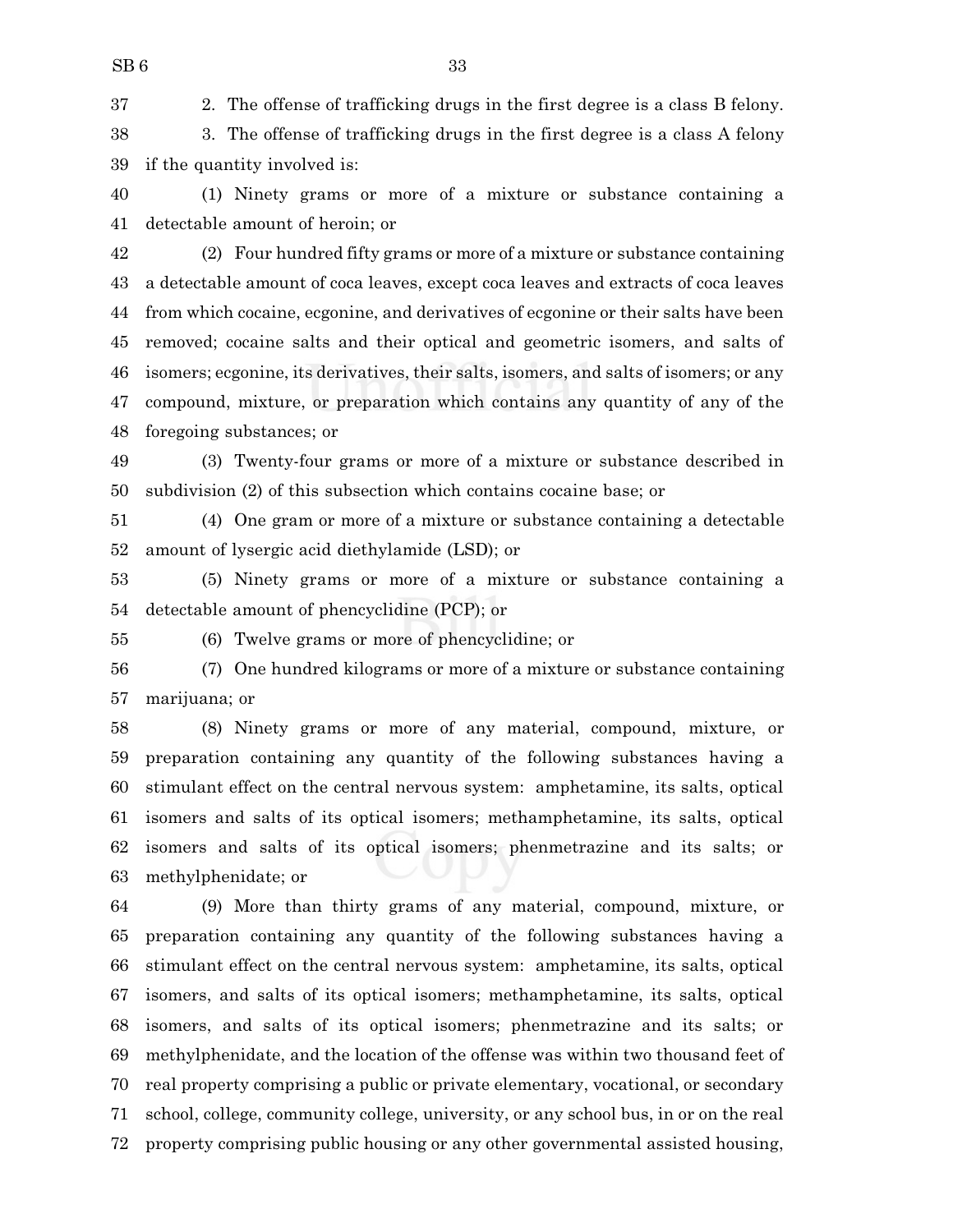or within a motor vehicle, or in any structure or building which contains rooms furnished for the accommodation or lodging of guests, and kept, used, maintained, advertised, or held out to the public as a place where sleeping accommodations are sought for pay or compensation to transient guests or permanent guests; or (10) Ninety grams or more of any material, compound, mixture or

 preparation which contains any quantity of 3,4-methylenedioxymethamphetamine; or

 (11) More than thirty grams of any material, compound, mixture, or preparation which contains any quantity of 3,4-methylenedioxymethamphetamine and the location of the offense was within two thousand feet of real property comprising a public or private elementary, vocational, or secondary school, college, community college, university, or any school bus, in or on the real property comprising public housing or any other governmental assisted housing, within a motor vehicle, or in any structure or building which contains rooms furnished for the accommodation or lodging of guests, and kept, used, maintained, advertised, or held out to the public as a place where sleeping accommodations are sought for pay or compensation to transient guests or permanent guests**; or (12) Sixty grams or more of fentanyl, or any derivative thereof,**

 **or any mixture or substance containing a detectable amount of fentanyl**.

579.068. 1. A person commits the offense of trafficking drugs in the second degree if, except as authorized by this chapter or chapter 195, such person knowingly possesses or has under his or her control, purchases or attempts to purchase, or brings into this state:

 (1) More than thirty grams but less than ninety grams of a mixture or substance containing a detectable amount of heroin;

 (2) More than one hundred fifty grams but less than four hundred fifty grams of a mixture or substance containing a detectable amount of coca leaves, except coca leaves and extracts of coca leaves from which cocaine, ecgonine, and derivatives of ecgonine or their salts have been removed; cocaine salts and their optical and geometric isomers, and salts of isomers; ecgonine, its derivatives, their salts, isomers, and salts of isomers; or any compound, mixture, or preparation which contains any quantity of any of the foregoing substances;

 (3) More than eight grams but less than twenty-four grams of a mixture or substance described in subdivision (2) of this subsection which contains cocaine base;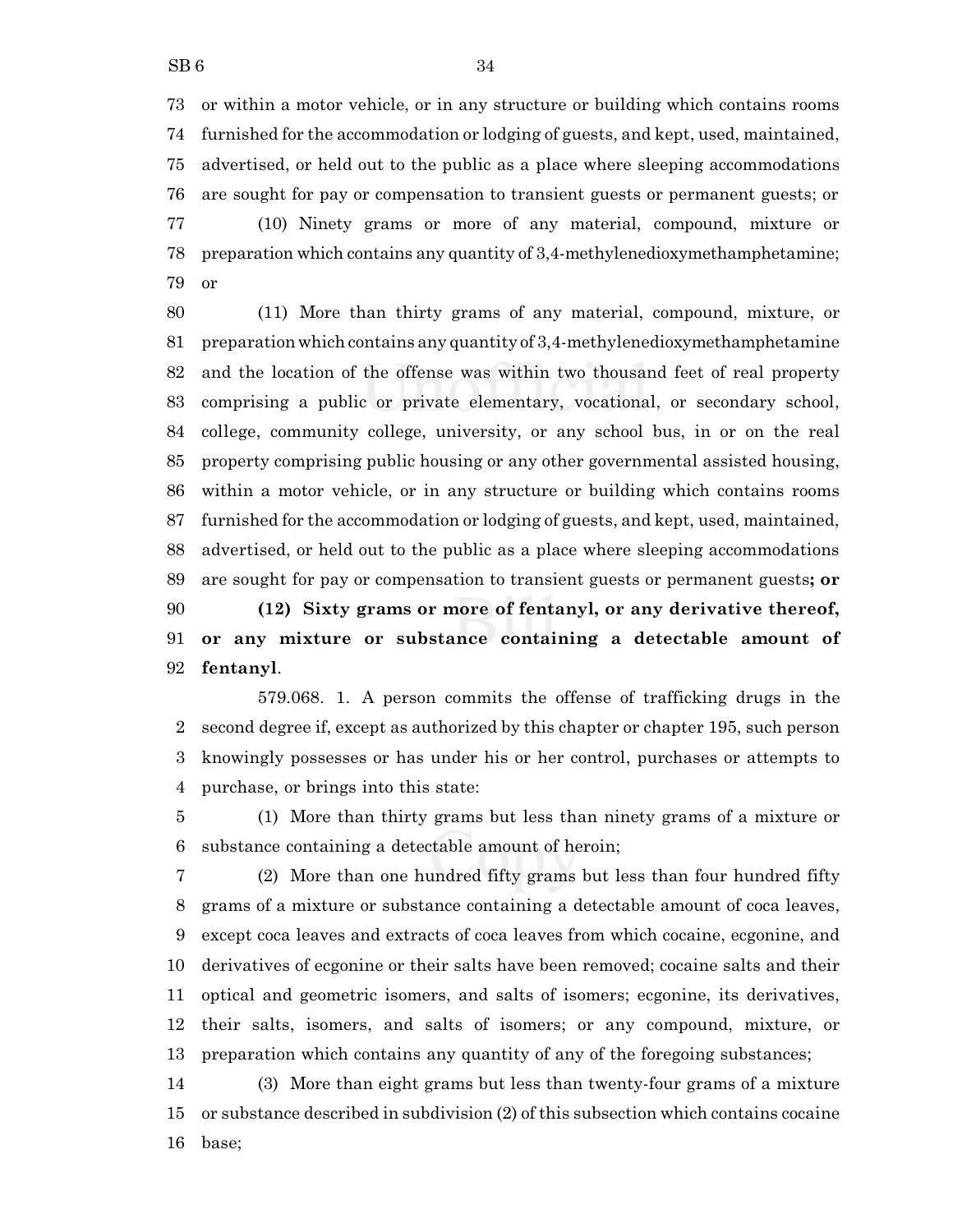(4) More than five hundred milligrams but less than one gram of a mixture or substance containing a detectable amount of lysergic acid diethylamide (LSD);

 (5) More than thirty grams but less than ninety grams of a mixture or substance containing a detectable amount of phencyclidine (PCP);

(6) More than four grams but less than twelve grams of phencyclidine;

 (7) More than thirty kilograms but less than one hundred kilograms of a mixture or substance containing marijuana;

 (8) More than thirty grams but less than ninety grams of any material, compound, mixture, or preparation containing any quantity of the following substances having a stimulant effect on the central nervous system: amphetamine, its salts, optical isomers and salts of its optical isomers; methamphetamine, its salts, optical isomers and salts of its optical isomers; phenmetrazine and its salts; or methylphenidate; **[**or**]**

 (9) More than thirty grams but less than ninety grams of any material, compound, mixture, or preparation which contains any quantity of 3,4-methylenedioxymethamphetamine**; or**

 **(10) More than ten grams but less than sixty grams of fentanyl, or any derivative thereof, or any mixture or substance containing a detectable amount of fentanyl**.

 2. The offense of trafficking drugs in the second degree is a class C felony. 3. The offense of trafficking drugs in the second degree is a class B felony if the quantity involved is:

 (1) Ninety grams or more of a mixture or substance containing a detectable amount of heroin; or

 (2) Four hundred fifty grams or more of a mixture or substance containing a detectable amount of coca leaves, except coca leaves and extracts of coca leaves from which cocaine, ecgonine, and derivatives of ecgonine or their salts have been removed; cocaine salts and their optical and geometric isomers, and salts of isomers; ecgonine, its derivatives, their salts, isomers, and salts of isomers; or any compound, mixture, or preparation which contains any quantity of any of the foregoing substances; or

 (3) Twenty-four grams or more of a mixture or substance described in subdivision (2) of this subsection which contains cocaine base; or

 (4) One gram or more of a mixture or substance containing a detectable amount of lysergic acid diethylamide (LSD); or